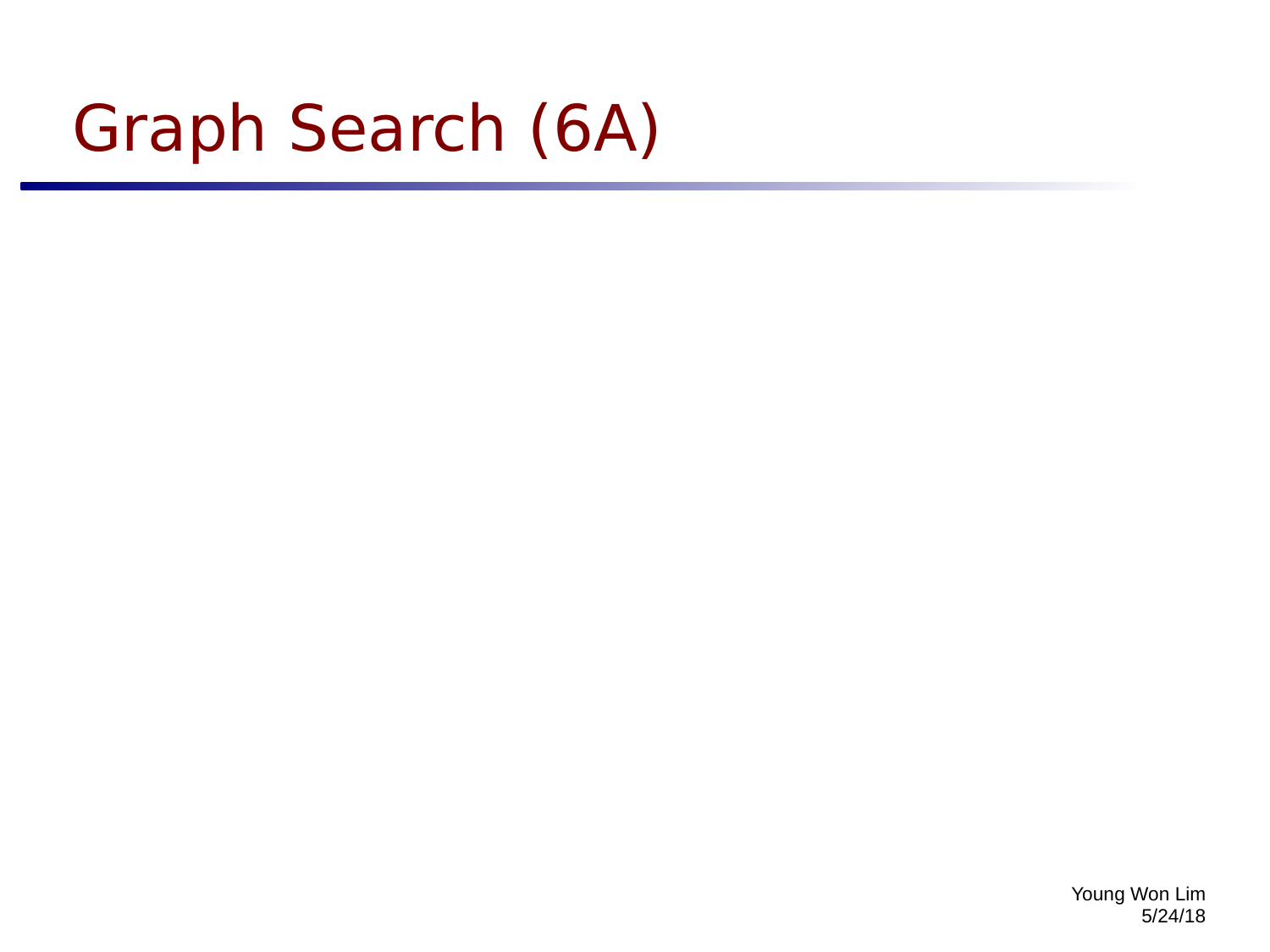Copyright (c) 2015 – 2018 Young W. Lim.

 Permission is granted to copy, distribute and/or modify this document under the terms of the GNU Free Documentation License, Version 1.2 or any later version published by the Free Software Foundation; with no Invariant Sections, no Front-Cover Texts, and no Back-Cover Texts. A copy of the license is included in the section entitled "GNU Free Documentation License".

Please send corrections (or suggestions) to [youngwlim@hotmail.com](mailto:youngwlim@hotmail.com).

This document was produced by using LibreOffice and Octave.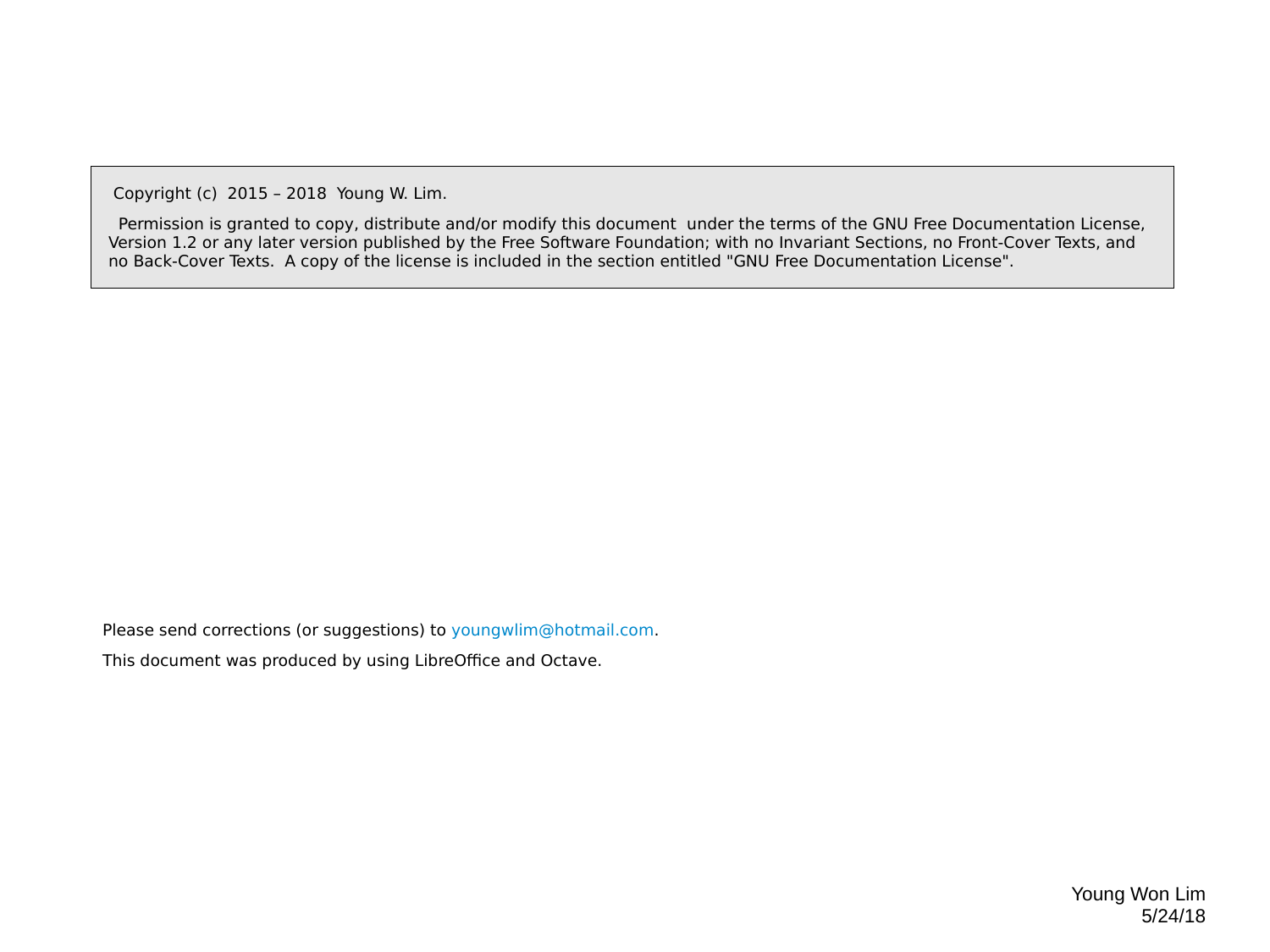**graph traversal** (**graph search**) refers to the process of visiting (checking and/or updating) each **vertex** in a graph.

Such traversals are classified by the <u>order</u> in which the vertices are visited.

**Tree traversal** is a special case of **graph traversal**.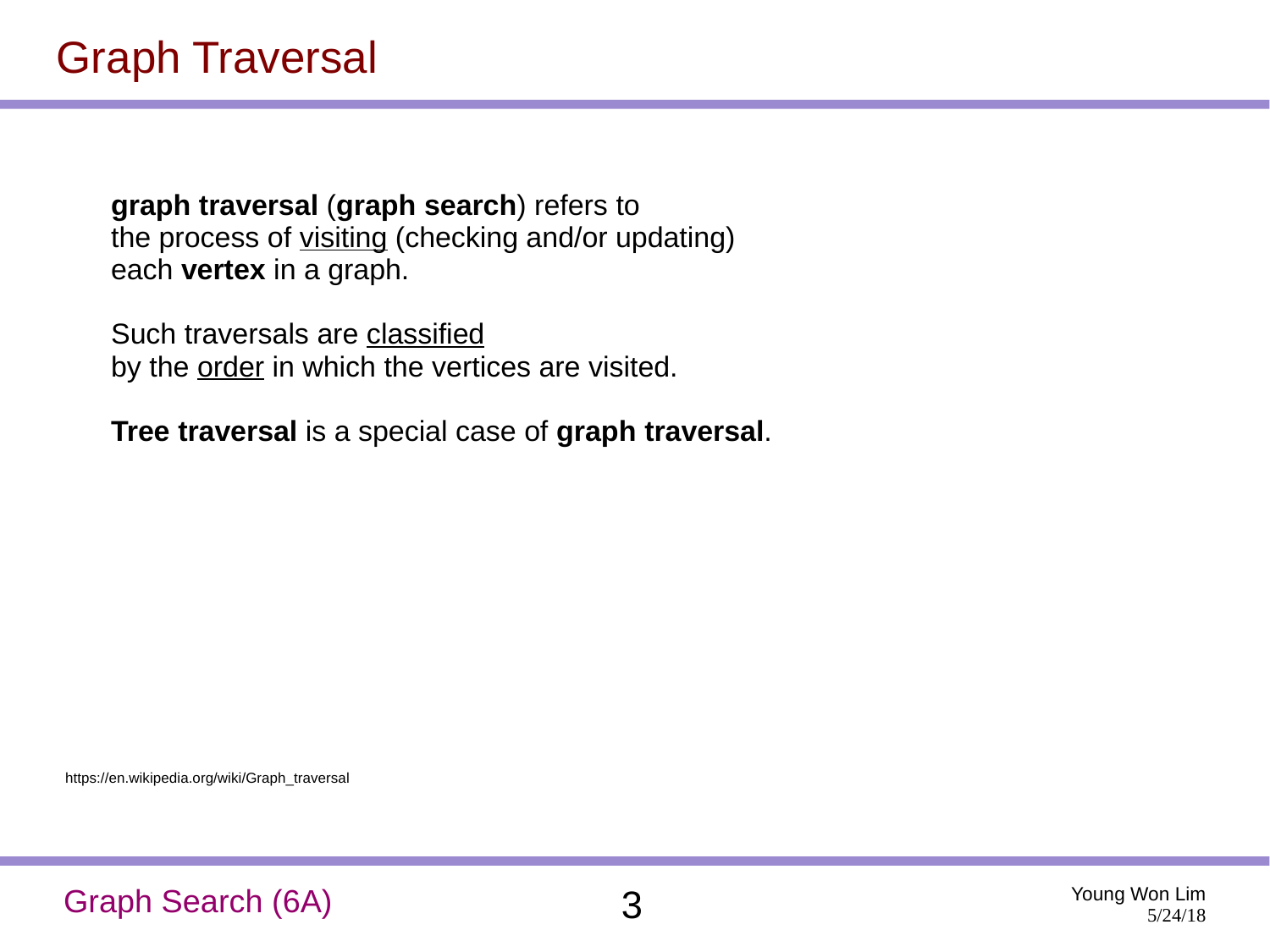A depth-first search (**DFS**) is an algorithm for traversing a finite graph.

DFS visits the **child vertices** before visiting the **sibling vertices**;

that is, it traverses the **depth** of any particular path before exploring its **breadth**.

A **stack** (often the program's call stack via recursion) is generally used when implementing the algorithm.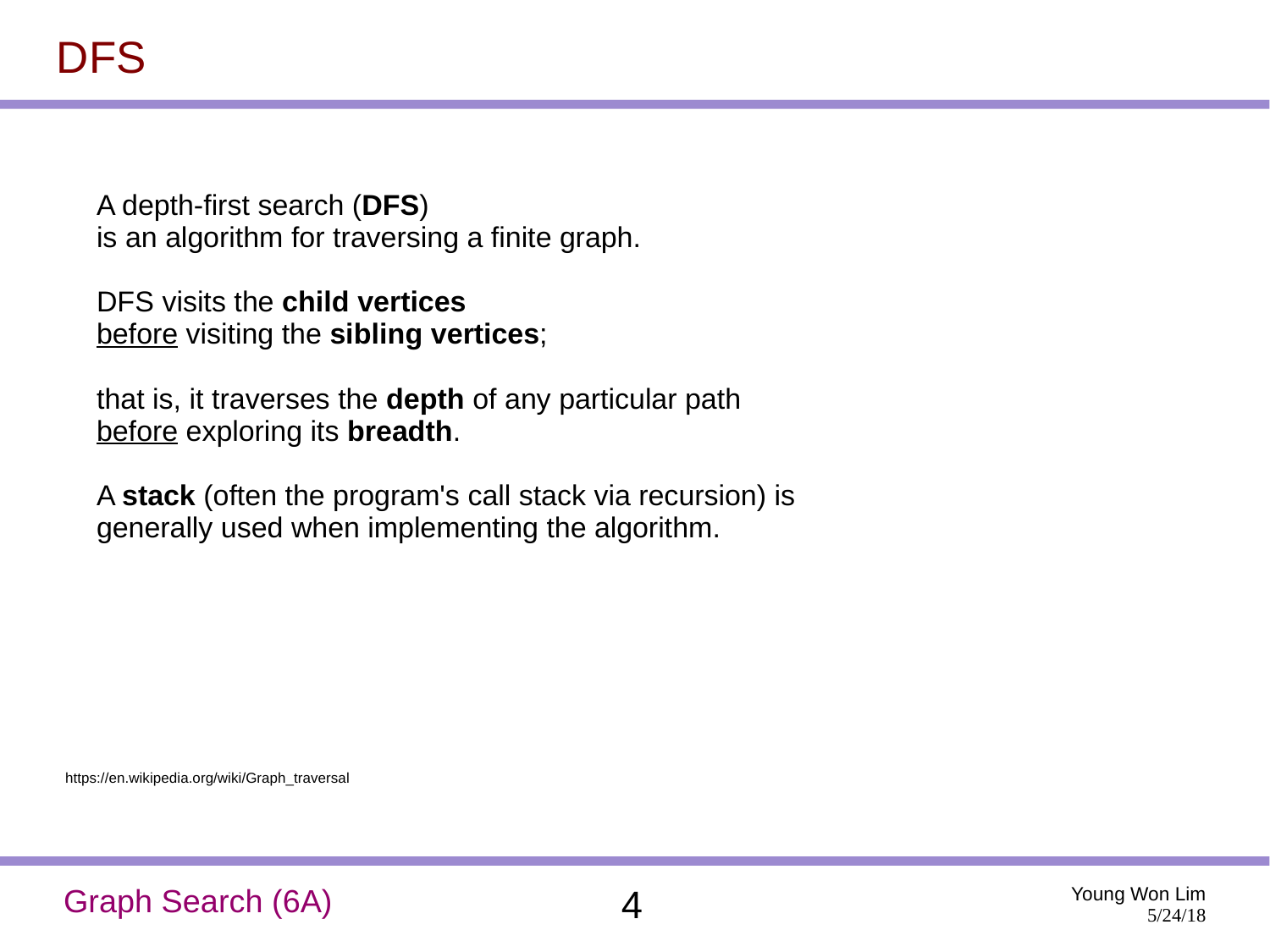The algorithm begins with a chosen "**root**" vertex;

it then iteratively transitions from the **current** vertex to an **adjacent, unvisited** vertex, until it can no longer find an **unexplored vertex** to transition to from its current location.

The algorithm then **backtracks** along previously **visited vertices**, until it finds a vertex connected to yet more uncharted territory.

It will then proceed down the **new path** as it had before, **backtracking** as it encounters **dead-ends**, and ending only when the algorithm has backtracked past the original "root" vertex from the very first step.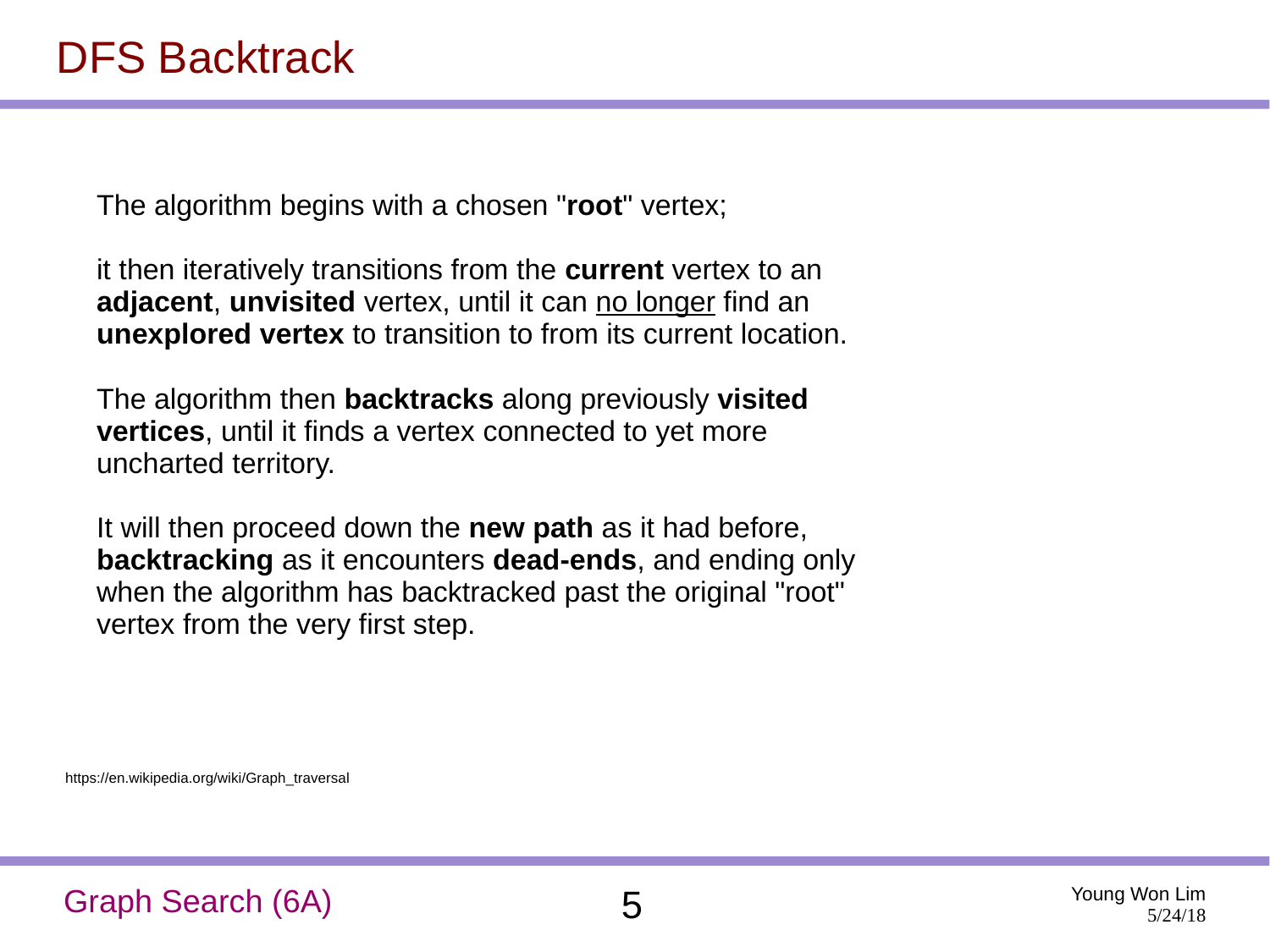A breadth-first search (**BFS**) is another technique for traversing a finite graph.

BFS visits the **neighbor** vertices before visiting the **child** vertices

a **queue** is used in the search process

This algorithm is often used to find the **shortest path** from one vertex to another.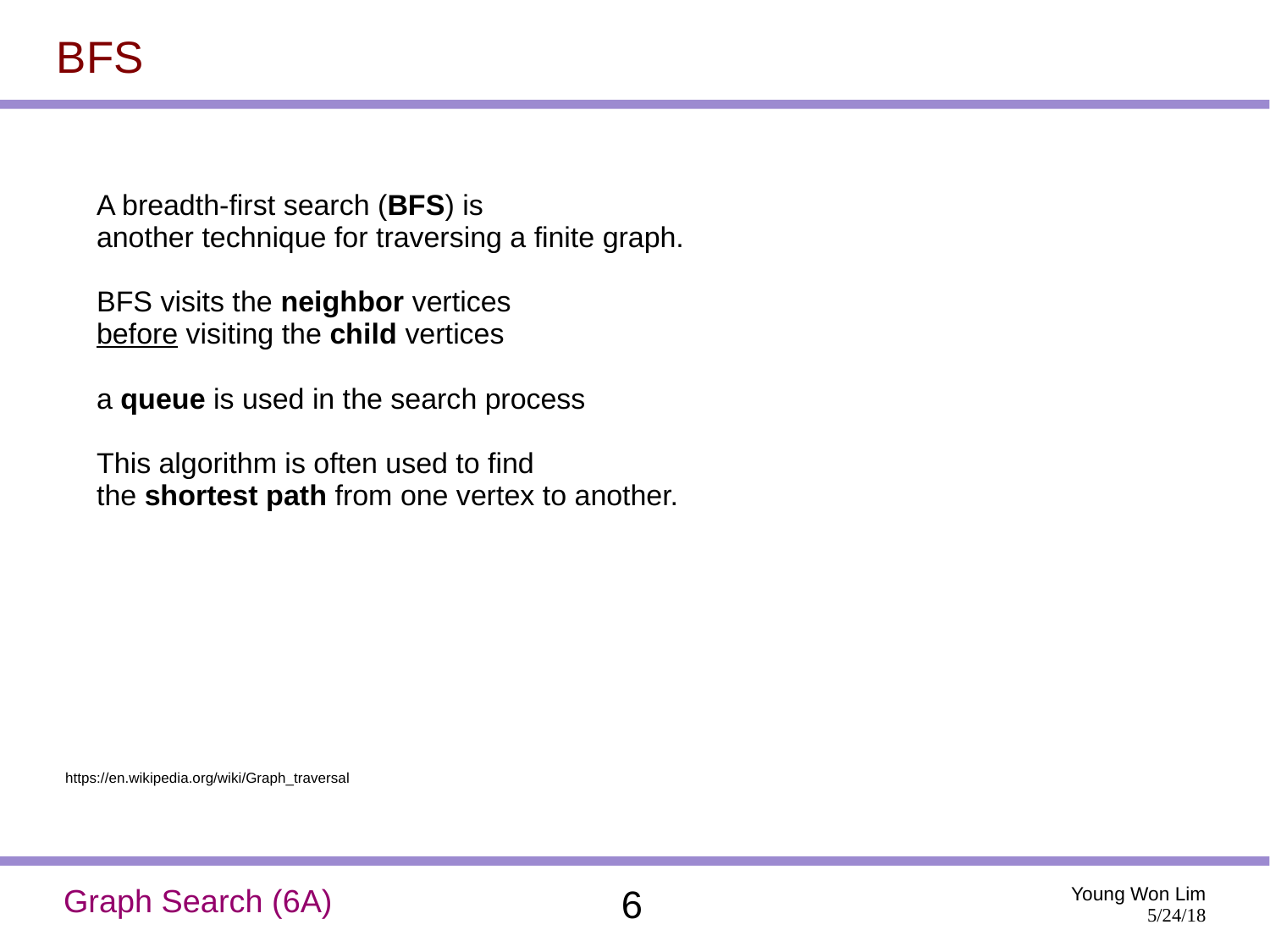#### Depth First Search Example



https://en.wikipedia.org/wiki/Graph\_traversal



#### Graph Search (6A) 7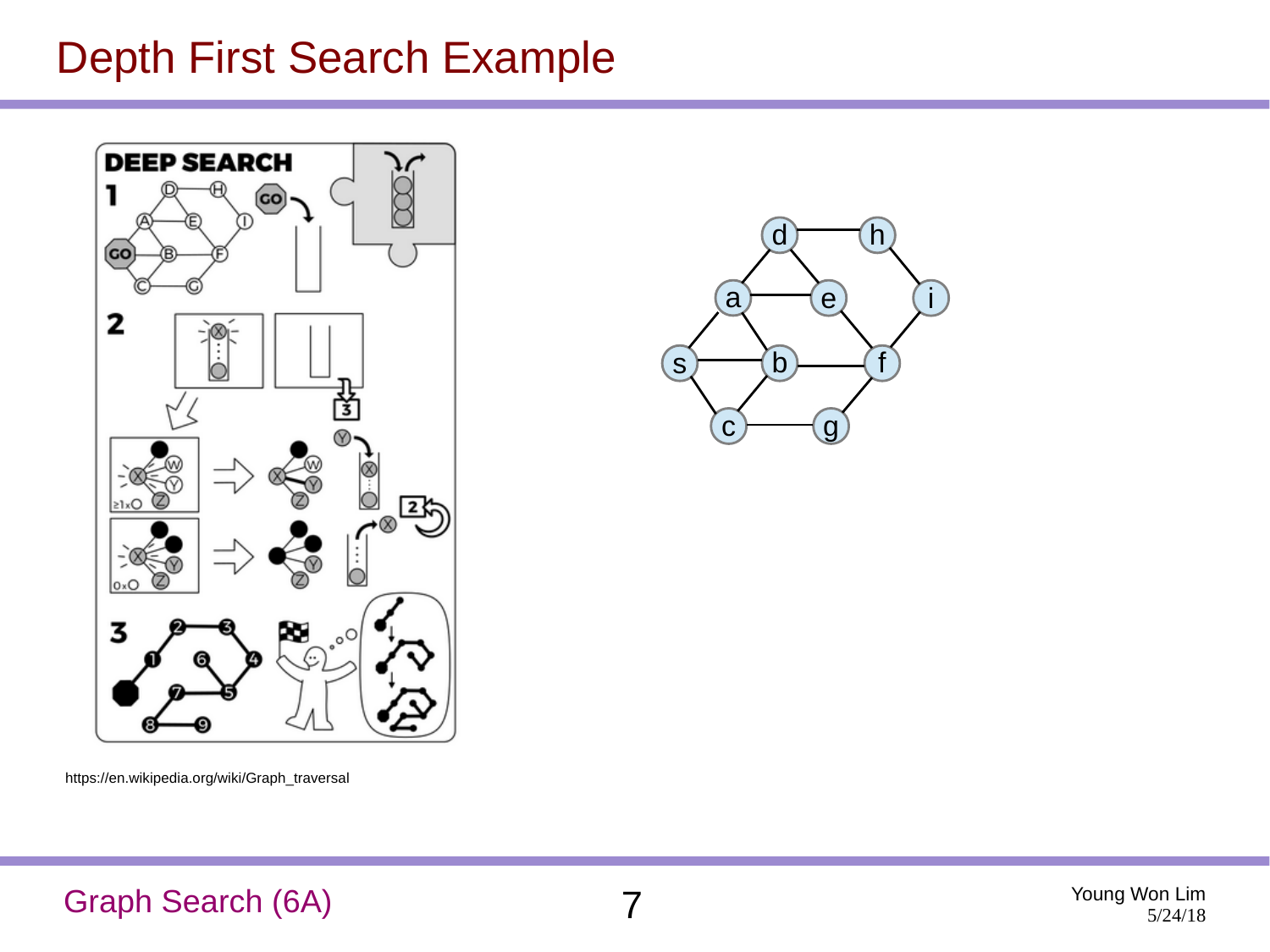#### Breadth First Search Example



https://en.wikipedia.org/wiki/Graph\_traversal



#### Graph Search (6A) 8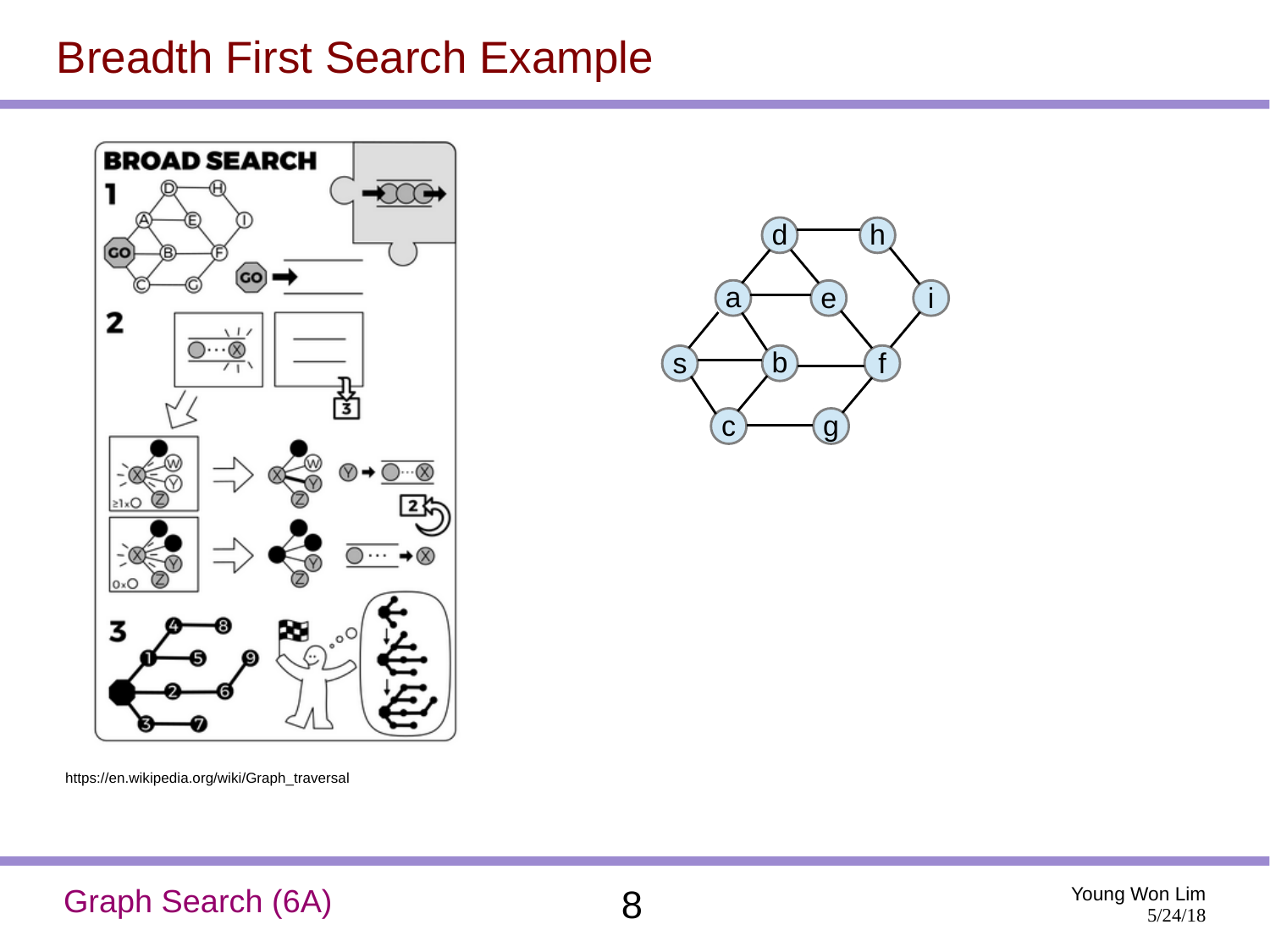#### General Graph Search Algorithm – 1

```
Search(Start, isGoal, Criteria)
    insert(Start, Open);
    repeat
         if (empty(Open)) then return fail;
         select node from Open using Criteria;
         mark node as visited;
         if (isGoal(node)) then return node;
         for each child of node do
             if (child not already visited)
                  then insert(child, Open);
```
https://courses.cs.washington.edu/courses/cse326/08wi/a/lectures/lecture13.pdf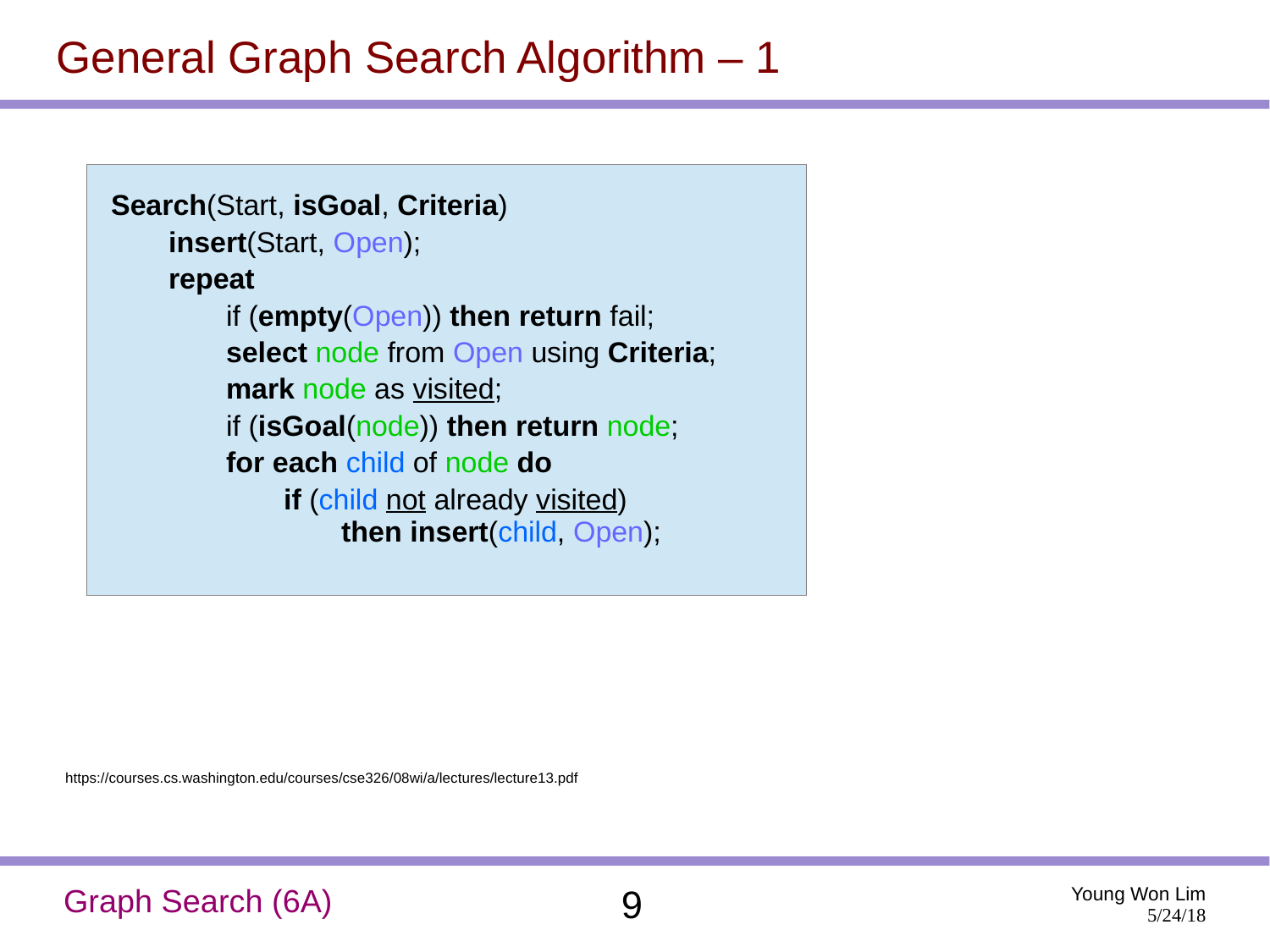https://en.wikiversity.org/wiki/Artificial\_intelligence/Lecture\_aid

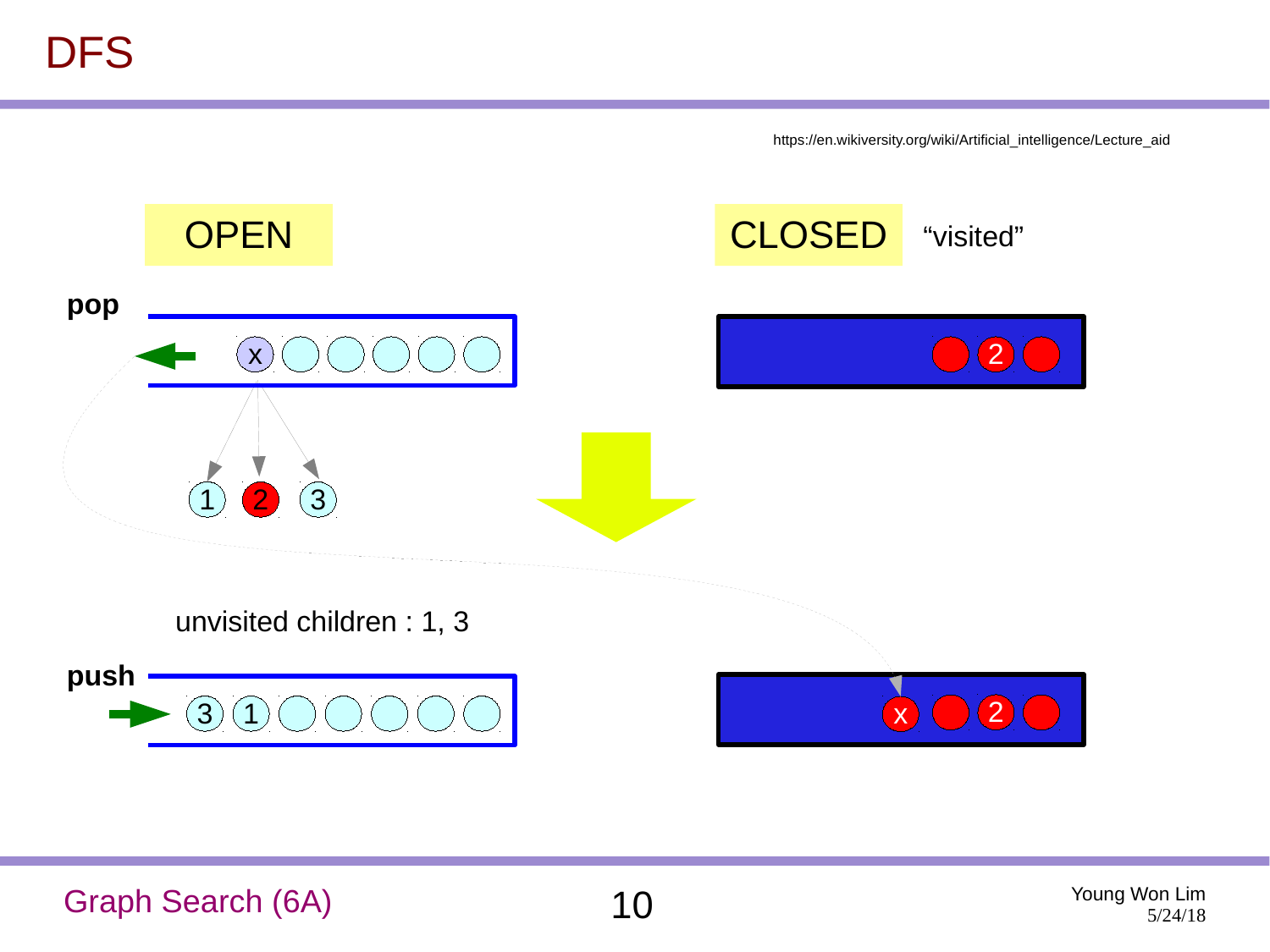https://en.wikiversity.org/wiki/Artificial\_intelligence/Lecture\_aid



Graph Search (6A) 11 Young Won Lim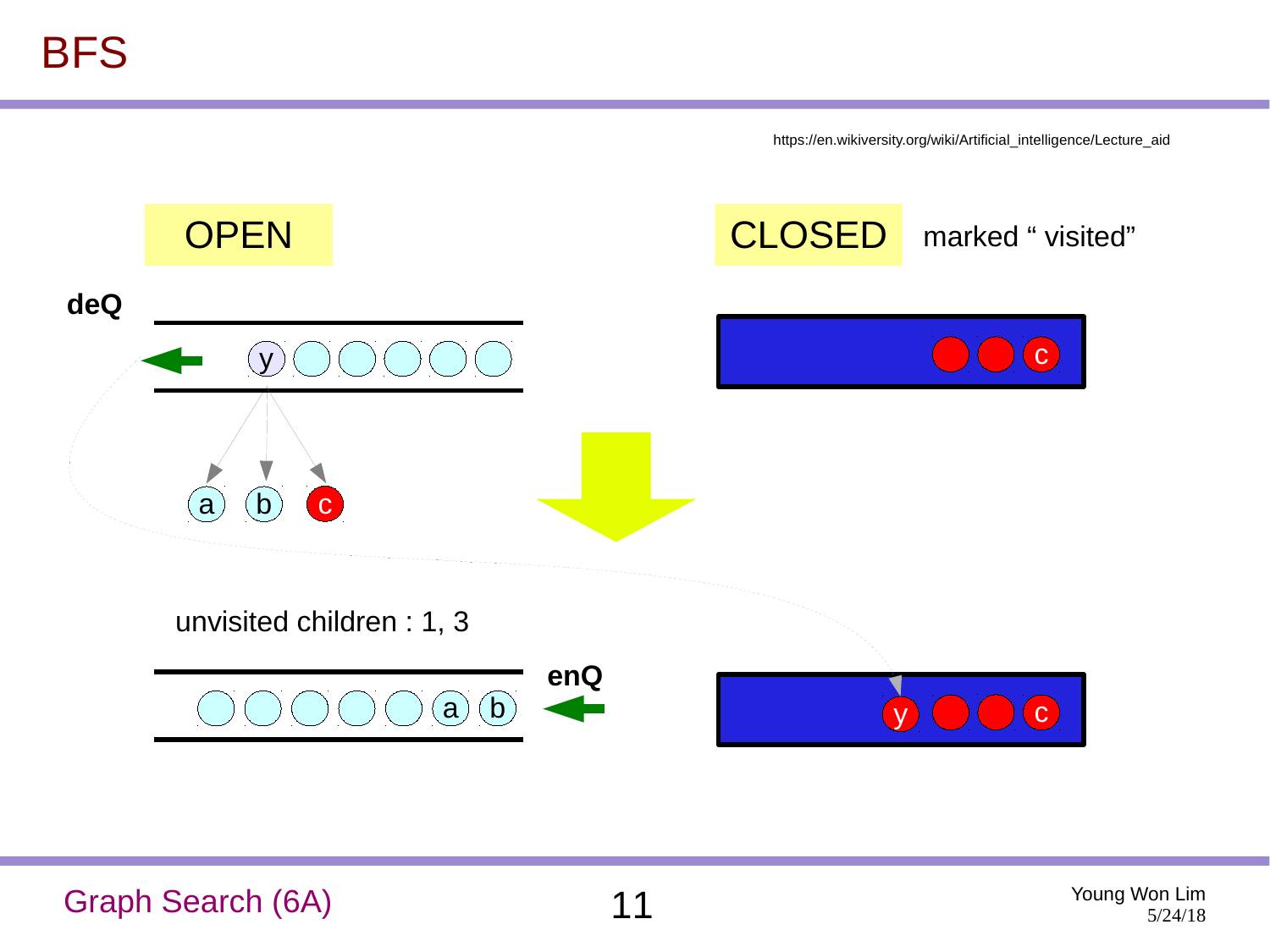#### Possible duplication

https://en.wikiversity.org/wiki/Artificial\_intelligence/Lecture\_aid



Graph Search (6A)  $12$  Young Won Lim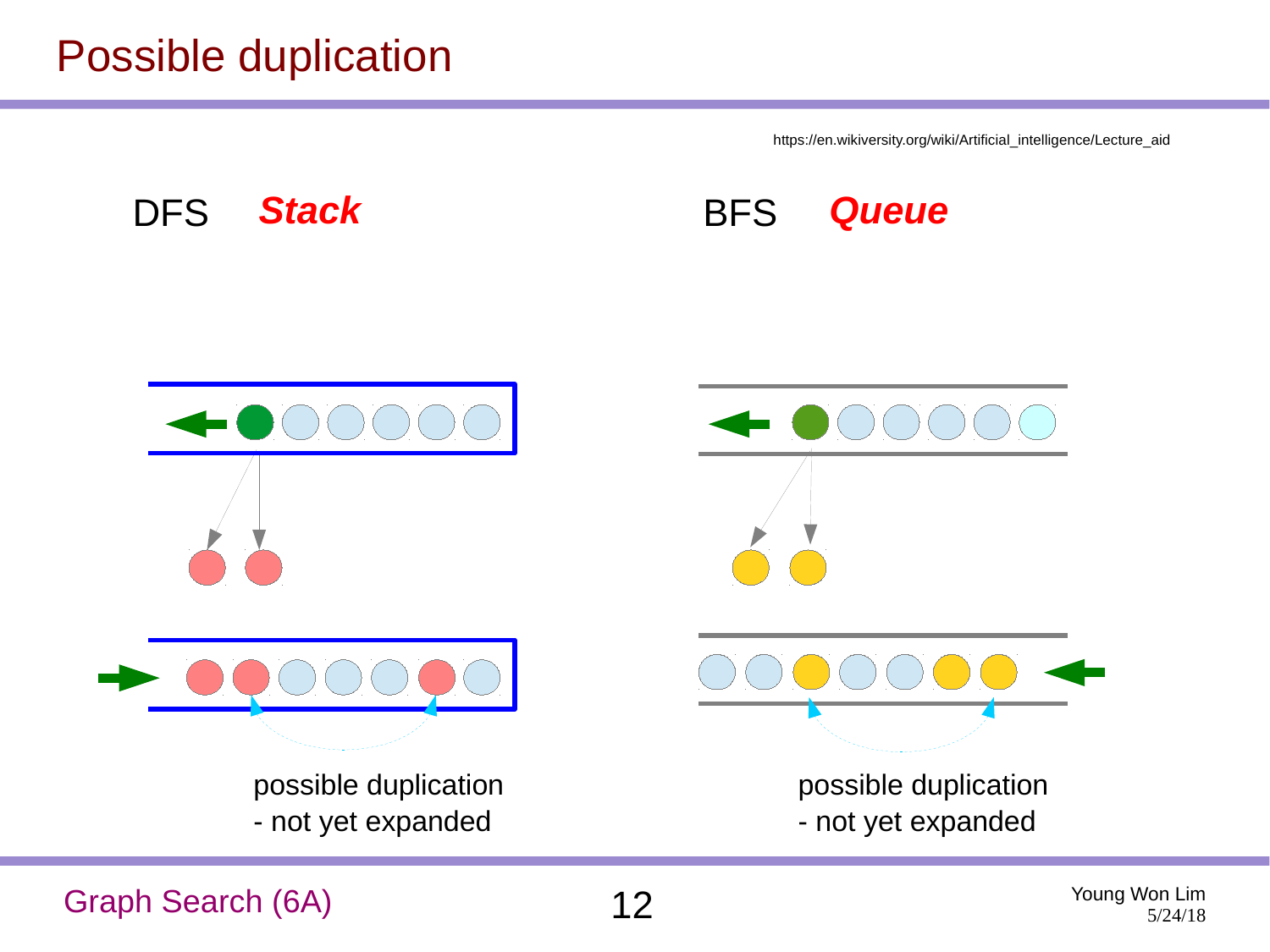#### Must check before expansion

https://en.wikiversity.org/wiki/Artificial\_intelligence/Lecture\_aid



Graph Search (6A)  $13$  Young Won Lim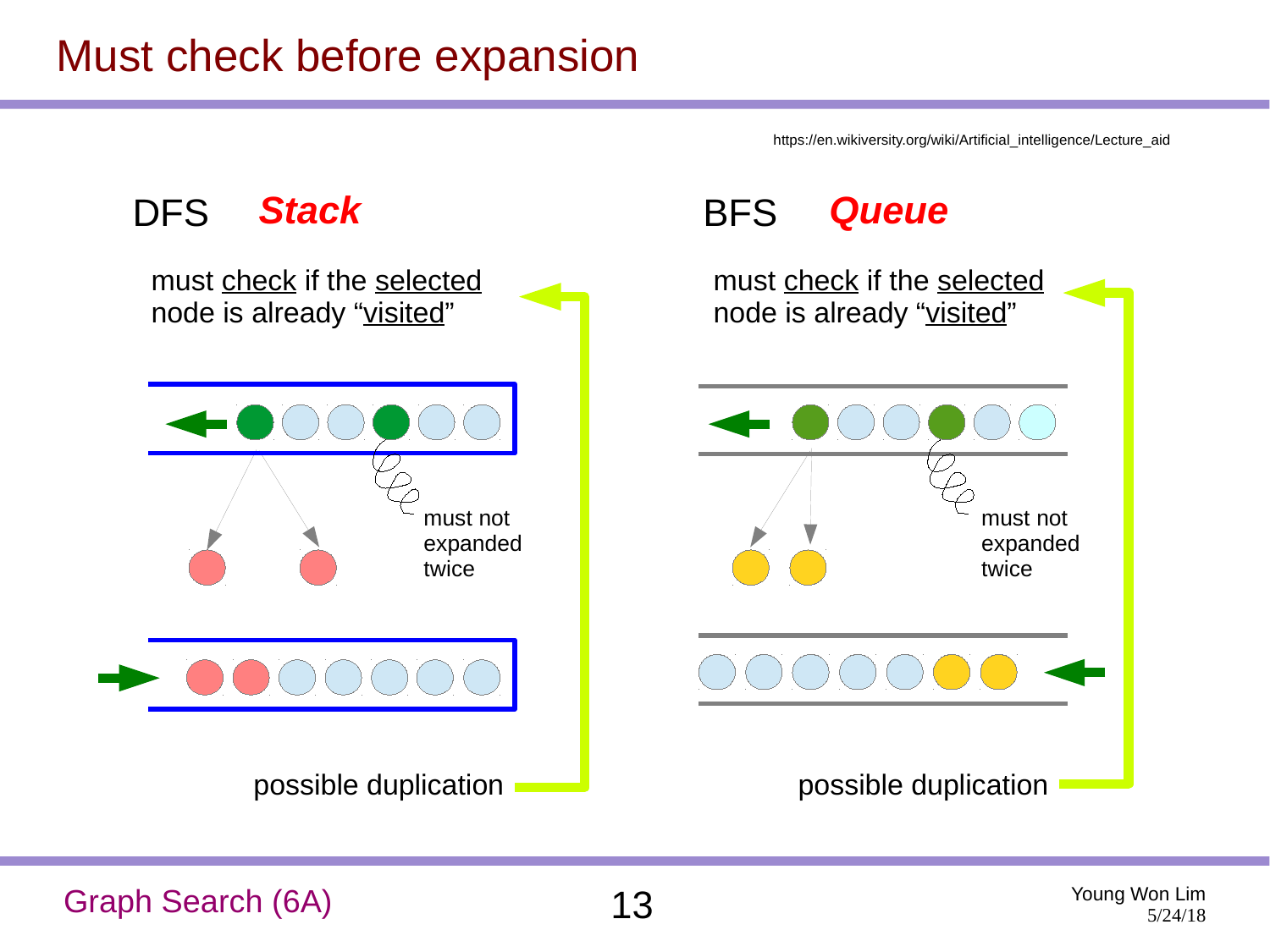### General Graph Search Algorithm – 1

```
Search(Start, isGoal, Criteria)
    insert(Start, Open);
    repeat
         if (empty(Open)) then return fail;
         select node from Open using Criteria;
         mark node as visited;
         if (isGoal(node)) then return node;
         for each child of node do
             if (child not already visited)
                  then insert(child, Open);
```
Remedy 1: check if visited when selecting

Remedy 2: check redundant nodes

https://courses.cs.washington.edu/courses/cse326/08wi/a/lectures/lecture13.pdf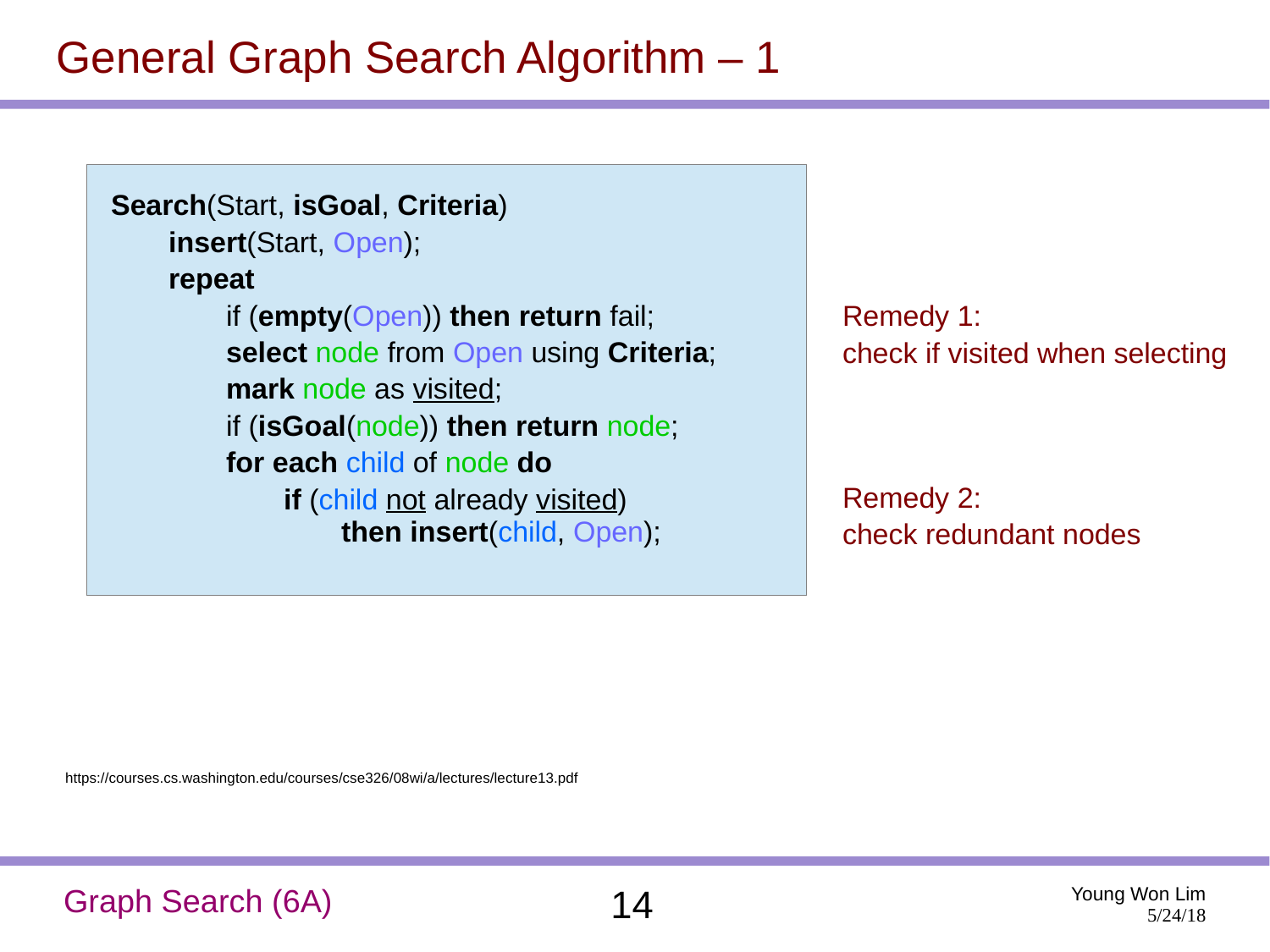### DFS-1 (Depth First Search)

Open list – use a stack Select with Criteria – **pop**

| <b>DFS</b> (Start, isGoal)            |                     |
|---------------------------------------|---------------------|
| push(Start, Open);                    | $\prime\prime$ push |
| repeat                                |                     |
| if (empty( $Open$ ) then return fail; |                     |
| $node := pop(open)$                   | $\prime\prime$ pop  |
| mark node as visited;                 |                     |
| if (isGoal(node)) then return node;   |                     |
| for each child of node do             |                     |
| if (child not already visited) then   |                     |
| push(child, Open);                    | push                |
|                                       |                     |

https://courses.cs.washington.edu/courses/cse326/08wi/a/lectures/lecture13.pdf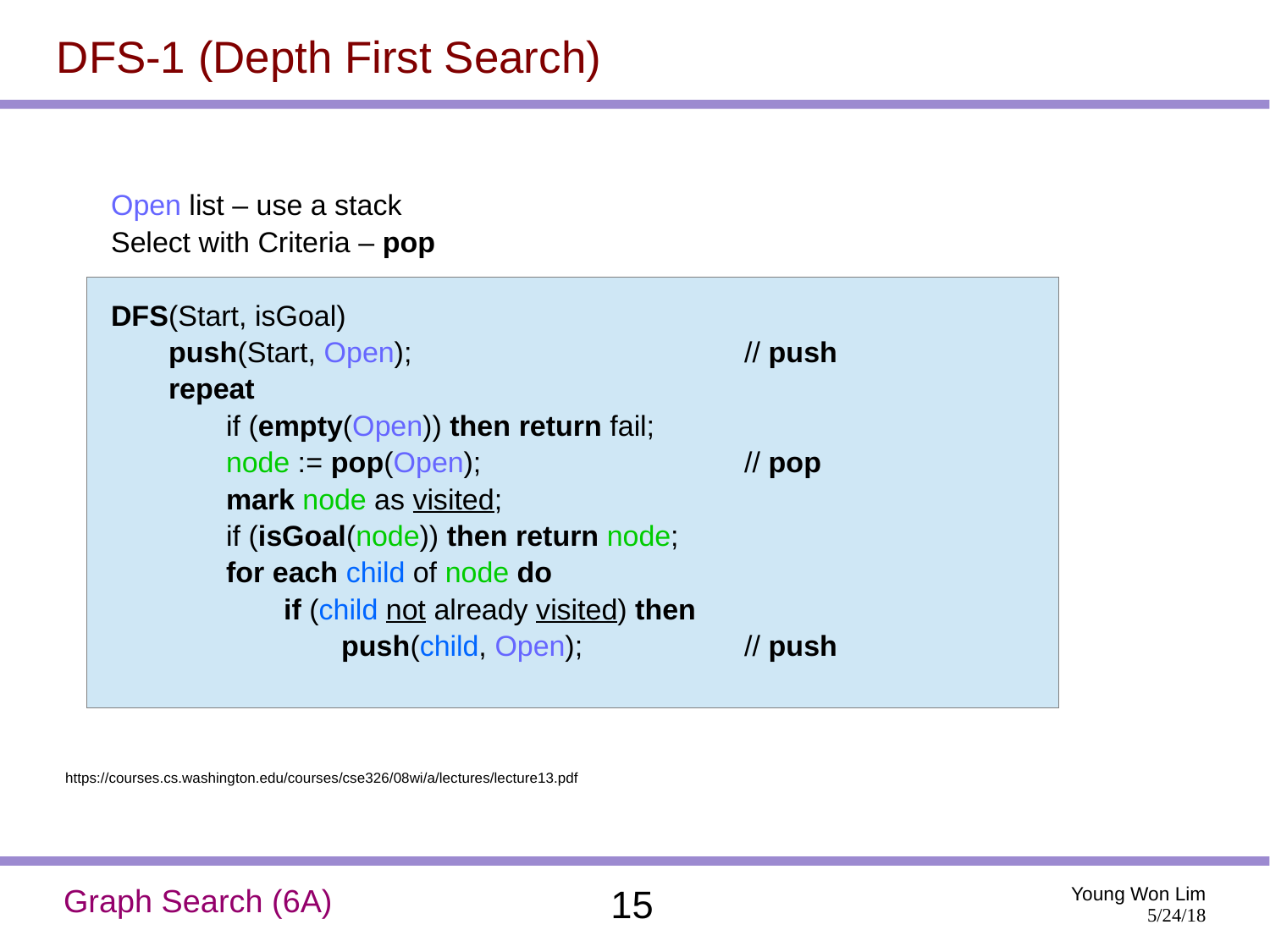### DFS-1 Example (1)



https://en.wikipedia.org/wiki/Graph\_traversal

#### Graph Search (6A)  $16$  Young Won Lim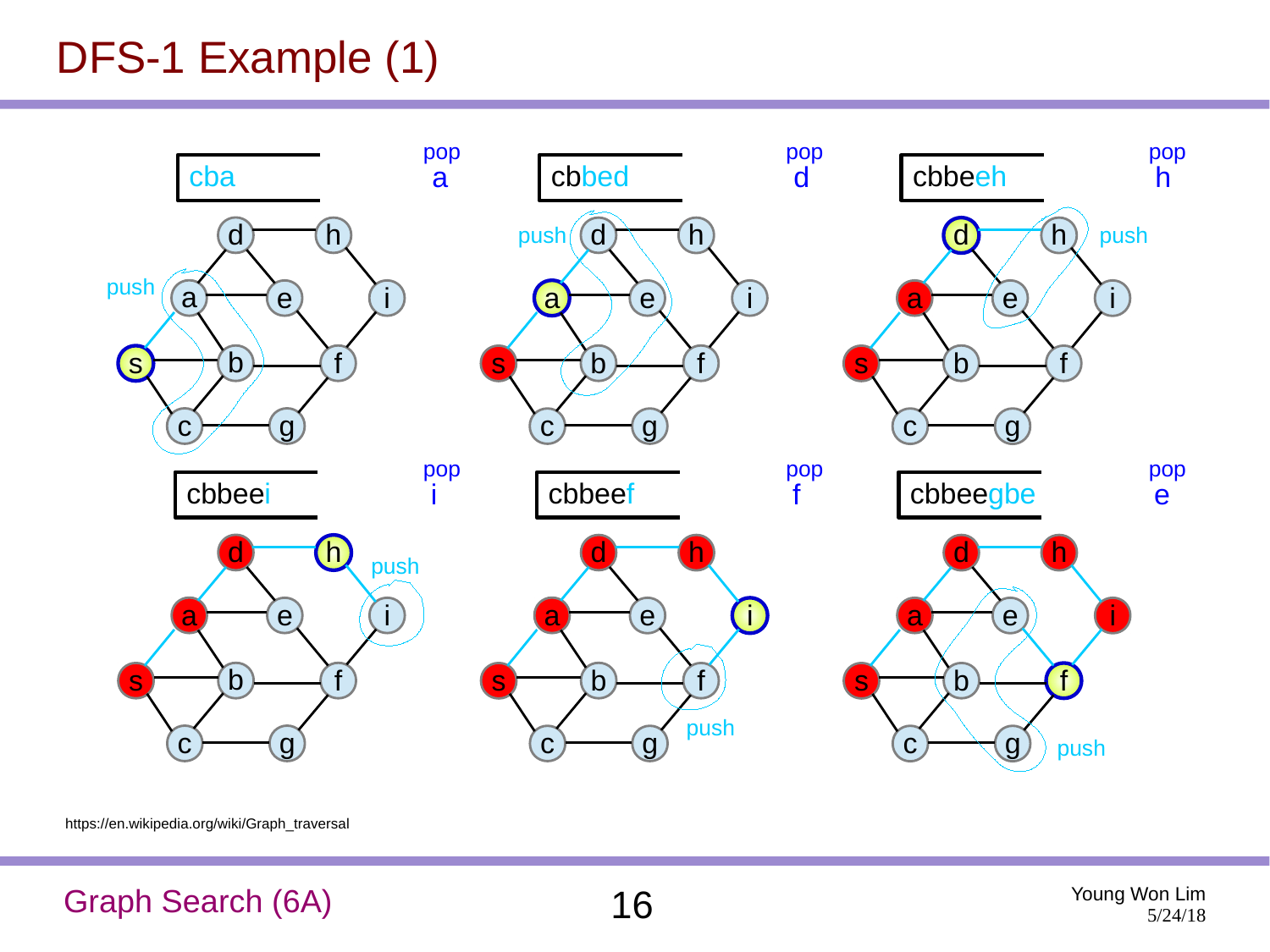### DFS-1 Example (2)



https://en.wikipedia.org/wiki/Graph\_traversal

#### Graph Search (6A) 17 Young Won Lim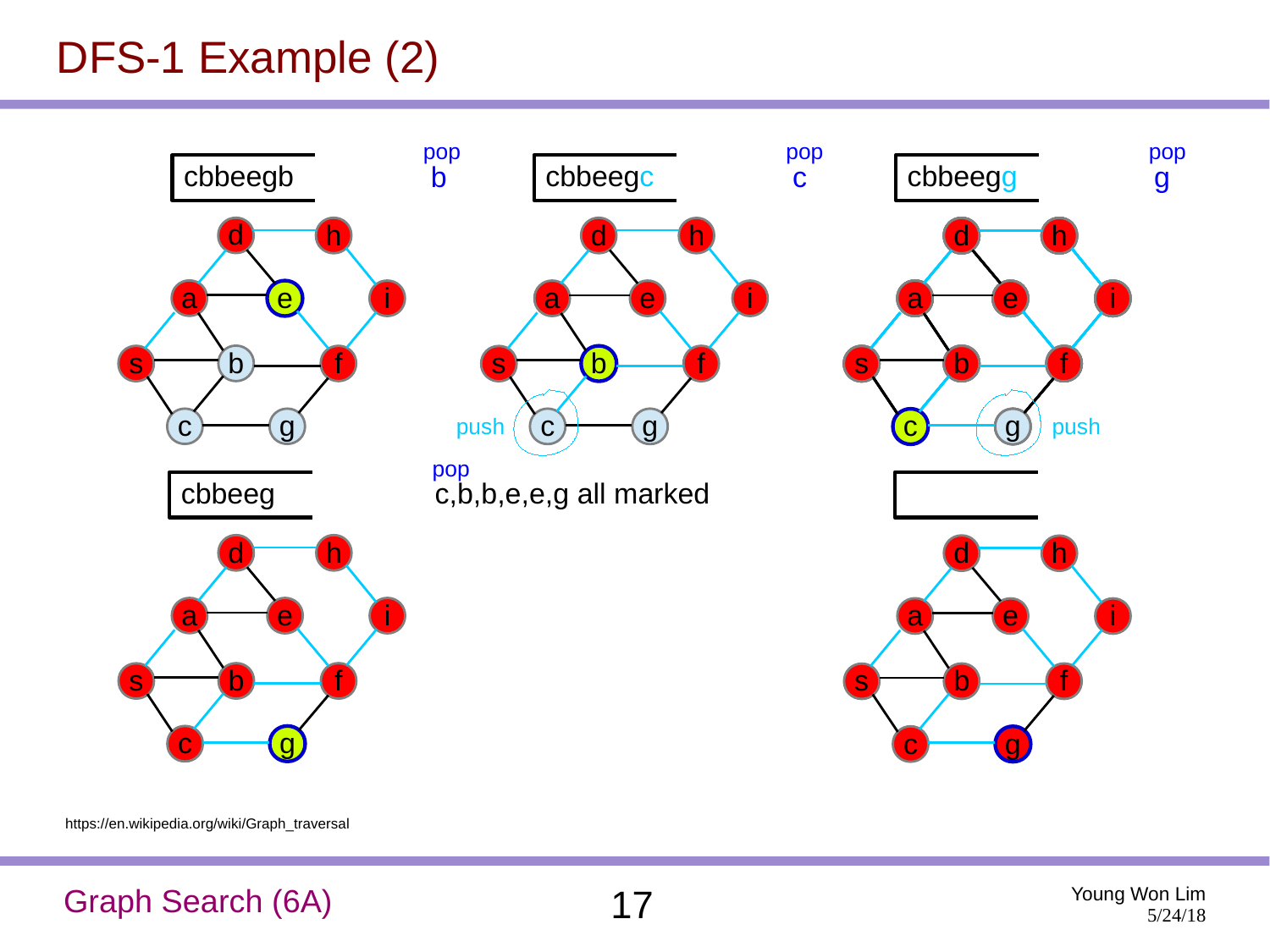### BFS-1 (Breadth First Search)

Open list – use a FIFO Select with Criteria – **dequeue**

| BFS(Start, isGoal)                         |                        |
|--------------------------------------------|------------------------|
| enqueue(Start, Open);                      | $\prime\prime$ enqueue |
| repeat                                     |                        |
| if (empty( $Open$ )) then return fail;     |                        |
| $node := dequeue(Open);$                   | // dequeue             |
| mark node as visited;                      |                        |
| <b>if</b> (isGoal(node)) then return node; |                        |
| for each child of node do                  |                        |
| <b>if</b> (child not already visited) then |                        |
| enqueue(child, Open);                      | $\prime\prime$ enqueue |
|                                            |                        |

https://courses.cs.washington.edu/courses/cse326/08wi/a/lectures/lecture13.pdf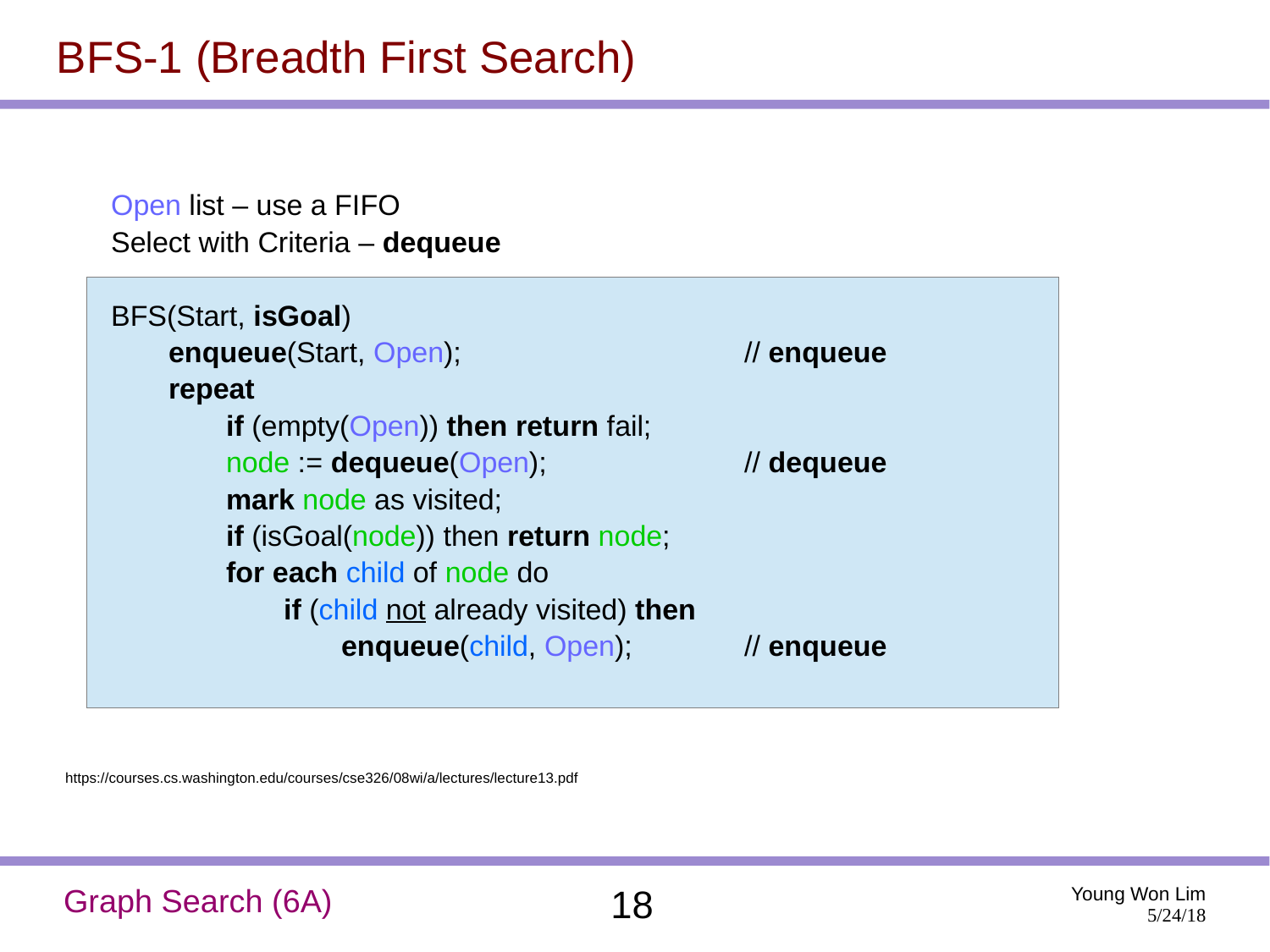### BFS-1 Example (1)



https://en.wikipedia.org/wiki/Graph\_traversal

#### Graph Search (6A) 19 Young Won Lim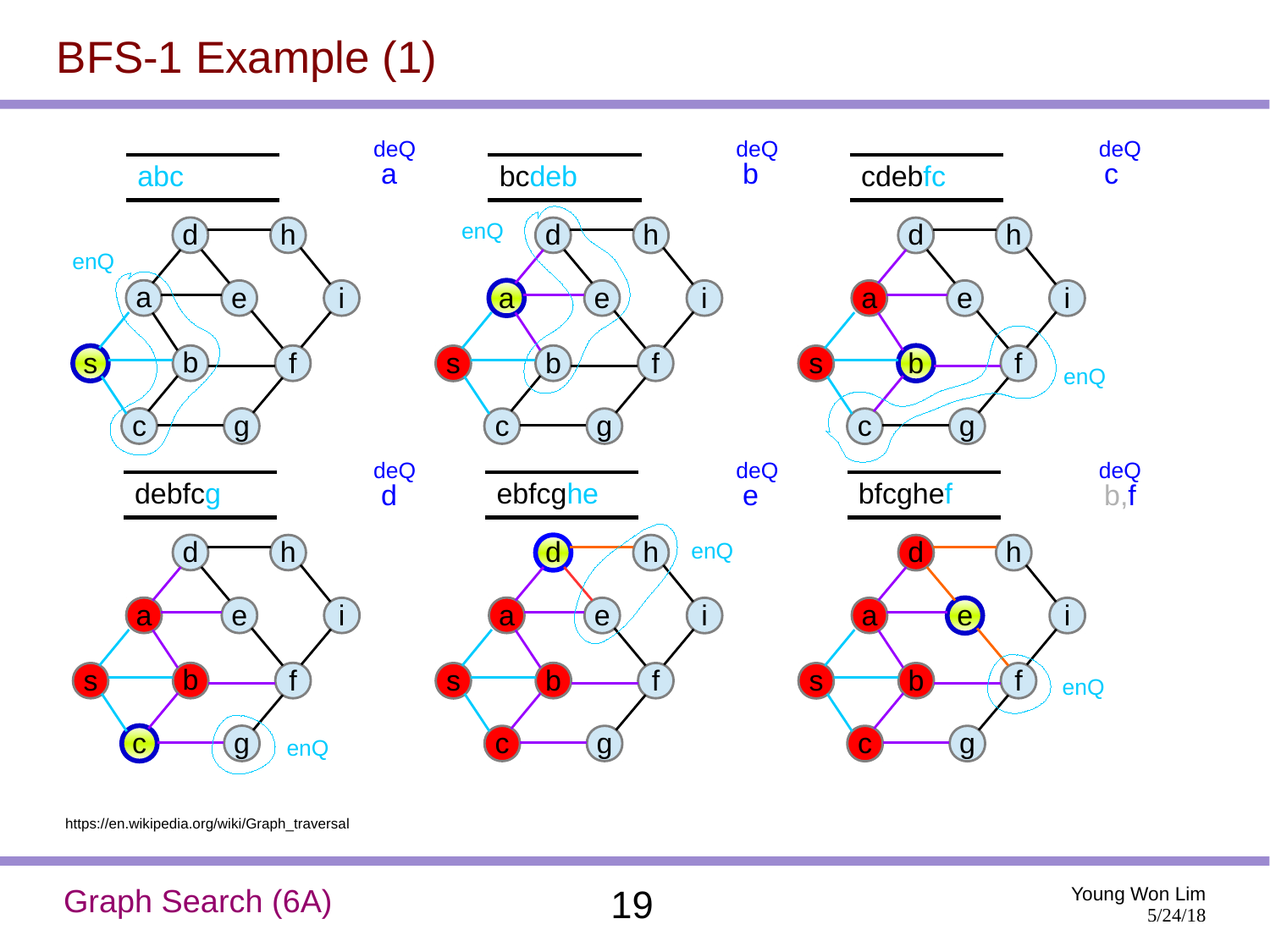### BFS-1 Example (2)



https://en.wikipedia.org/wiki/Graph\_traversal

#### Graph Search (6A) 20 Young Won Lim



5/24/18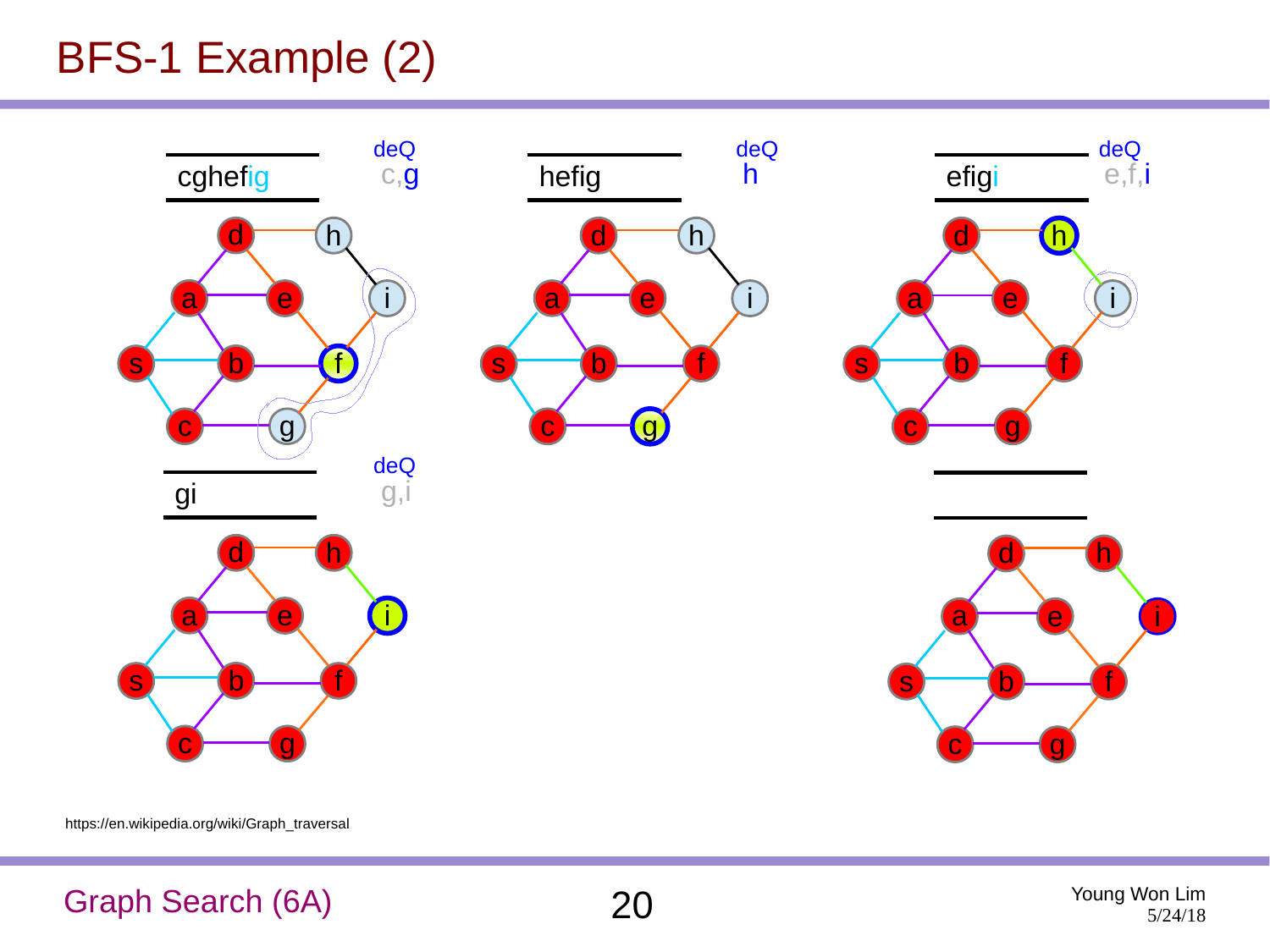#### General Graph Search Algorithm – 2

```
Initialize as follows: 
    unmark all nodes in N;
    mark node s;
    pred(s) = 0; {that is, it has no predecessor}
    LIST = {s}while LIST ≠ ø do
    select a node i in LIST;
    if node j is incident to an admissible arc (i,j) then
         mark node j;
         pred(j) := i;
         add node j to the end of LIST;
    else
         delete node i from LIST
```
**DFS : select** the last node i in LIST; **BFS : select** the first node i in LIST; **deQ enQ**

https://ocw.mit.edu/courses/sloan-school-of-management/15-082j-network-optimization-fall-2010/lecture-notes/MIT15\_082JF10\_lec03.pdf

```
Graph Search (6A) 21 Young Won Lim
```
**push**

**pop**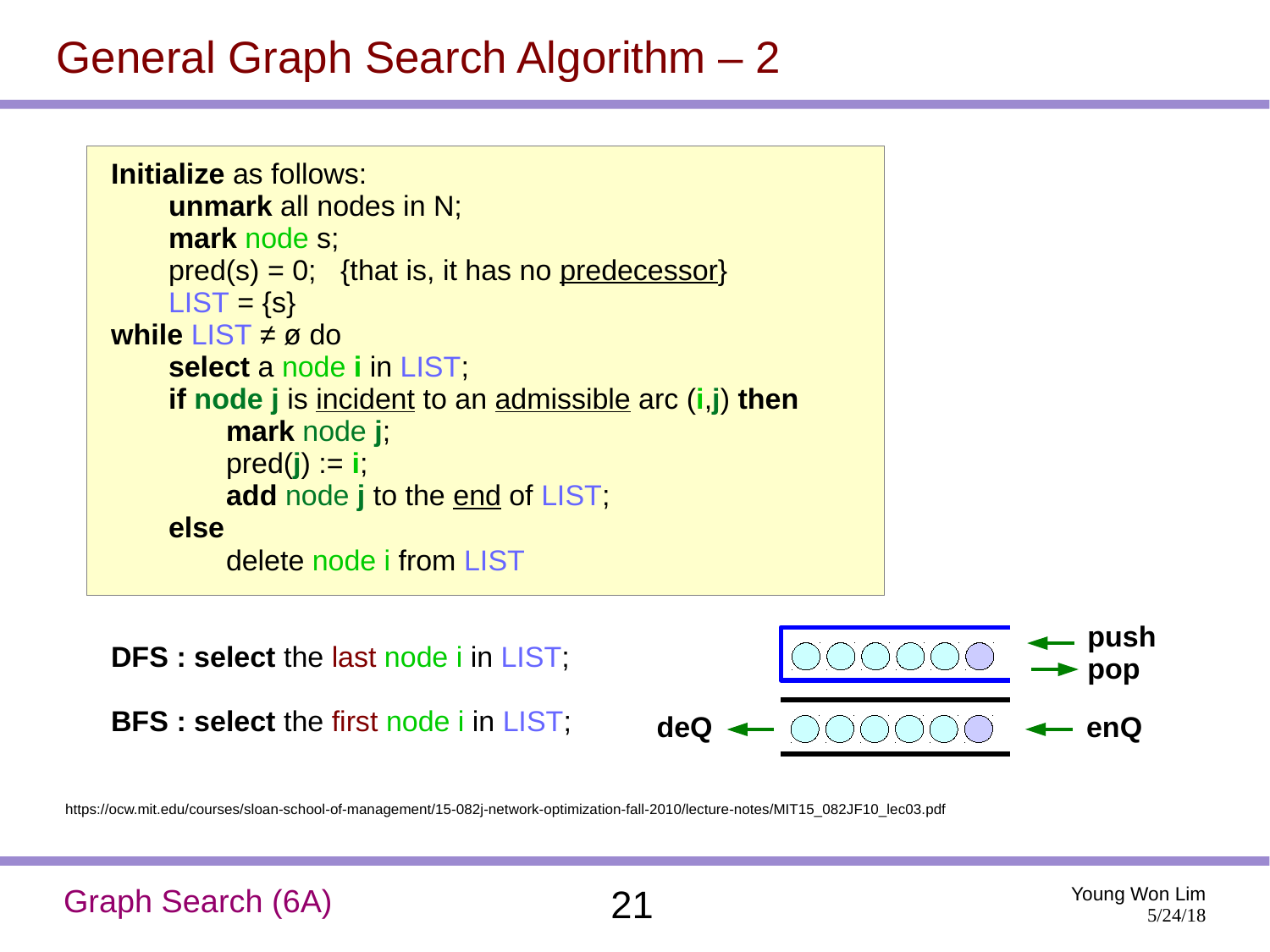#### Admissible arc

**pred**(**j**) is a node that **precedes j** on some path from s;

A node is either **marked** or **unmarked**.

Initially only node s is **marked**.

If a node is **marked**, it is **reachable** from node s.

An arc  $(i,j) \in A$  is **admissible** if node **i** is marked and **j** is not.

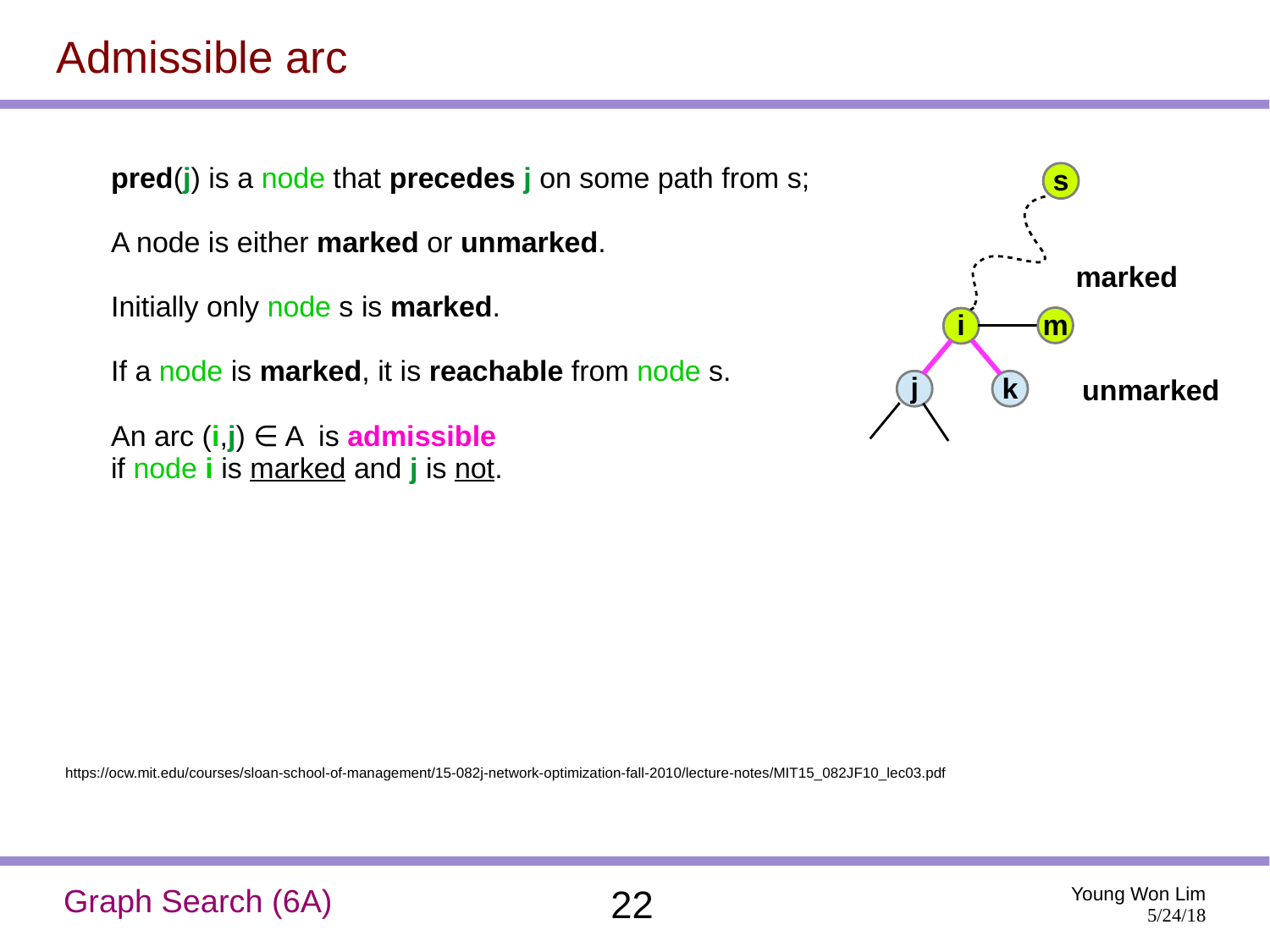## LIST

Before a node is added into LIST, the node is **marked**

LIST contains only the **marked** nodes

thus, the selected node **i** is **marked** already

The node **j** incident to the **admissible** arc(**i**,**j**) must be **unmarked**

This node **j** is **marked** and added into LIST

In this way, LIST contains only **marked** and **non**-**repeating** nodes

Check before inserting

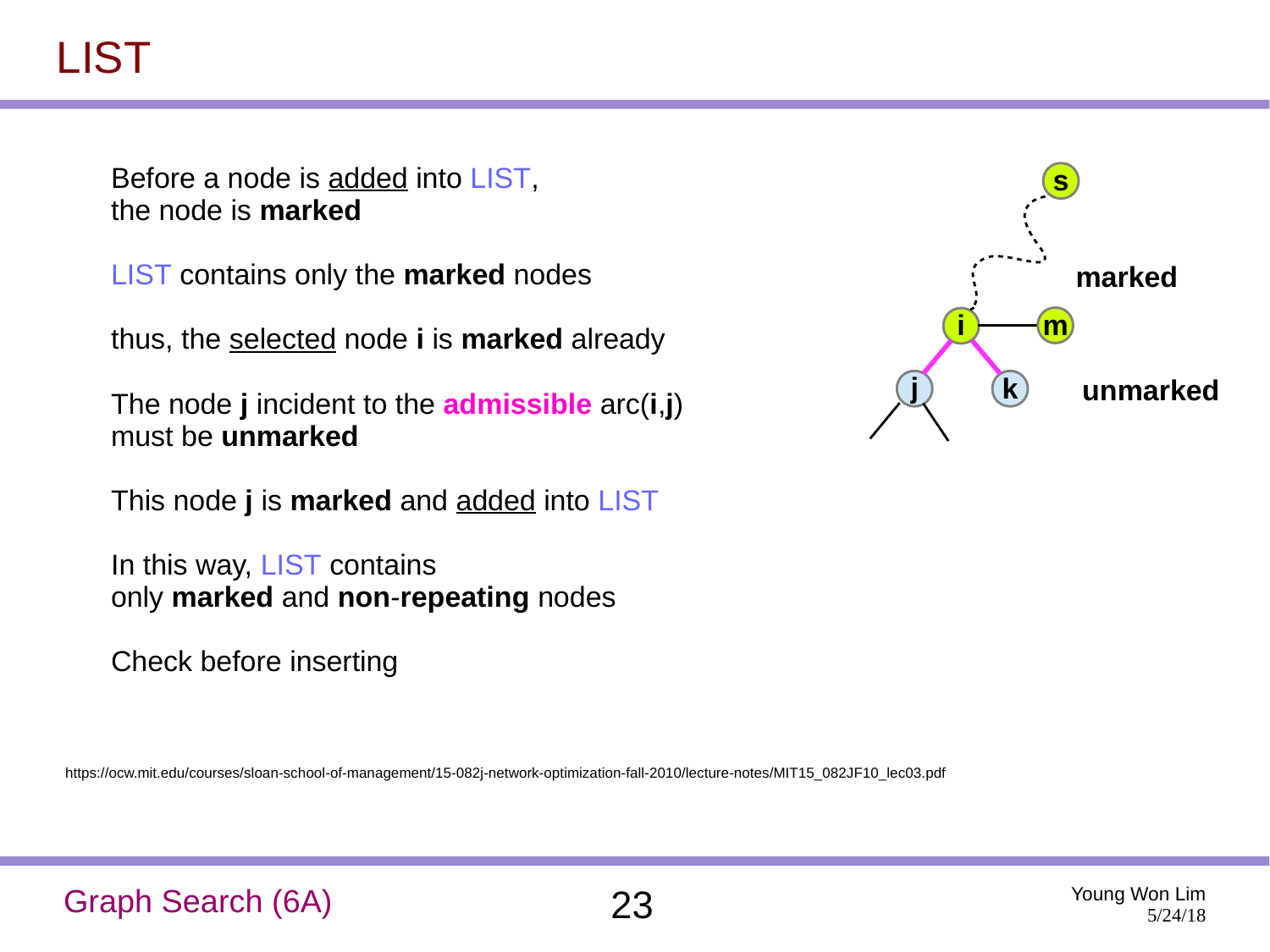#### DFS-2

```
Initialize as follows: 
    unmark all nodes in N;
    mark node s;
    pred(s) = 0; {that is, it has no predecessor}
    push s onto LIST
while LIST ≠ ø do
    pop a node i from LIST;
    if node j is incident to an admissible arc (i,j) then
         mark node j;
         pred(j) := i;push(node j) onto LIST;
    else
         delete node i from LIST
```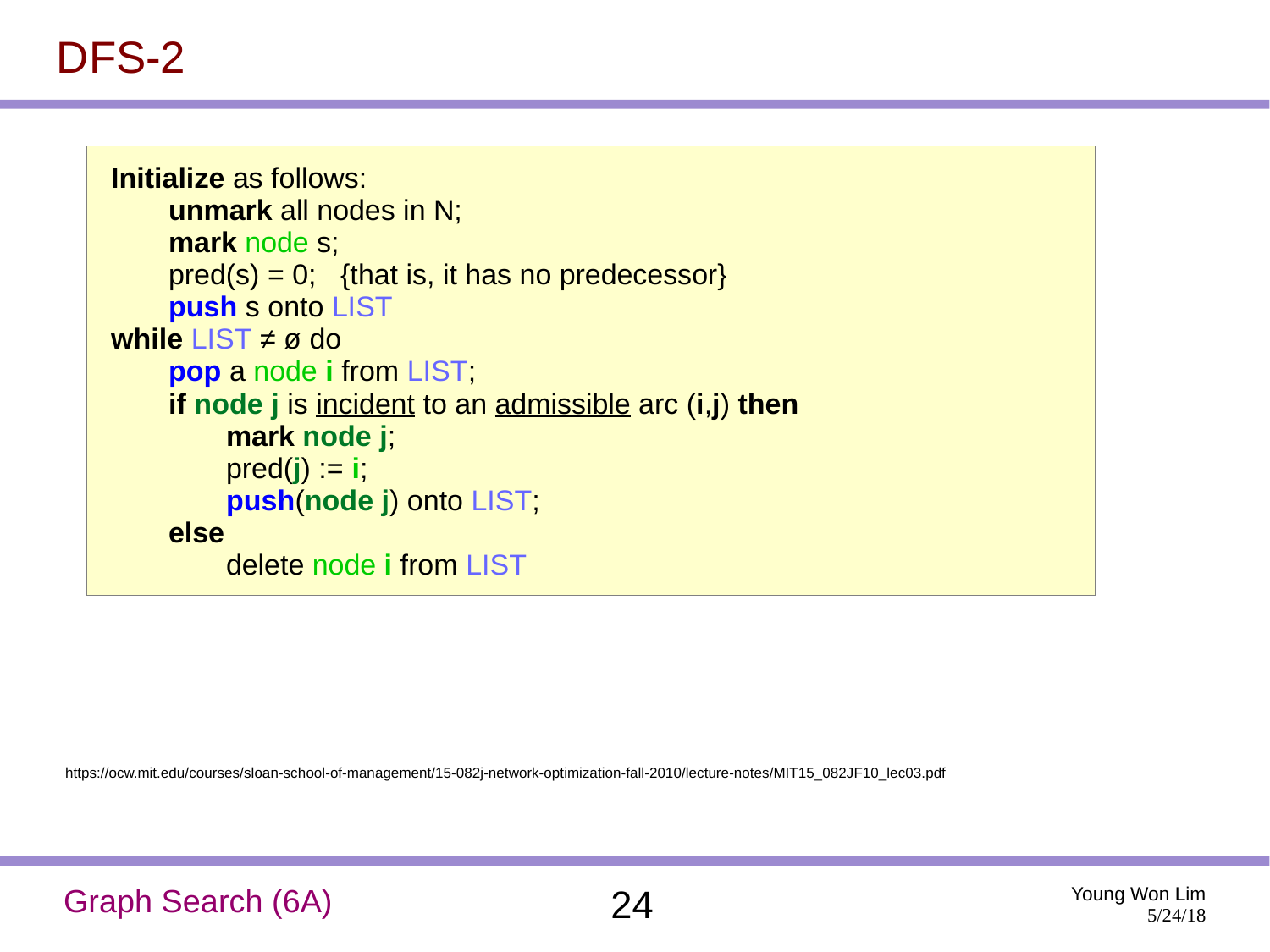### DFS-2 Example (1)



https://en.wikipedia.org/wiki/Graph\_traversal

#### Graph Search (6A) 25 Young Won Lim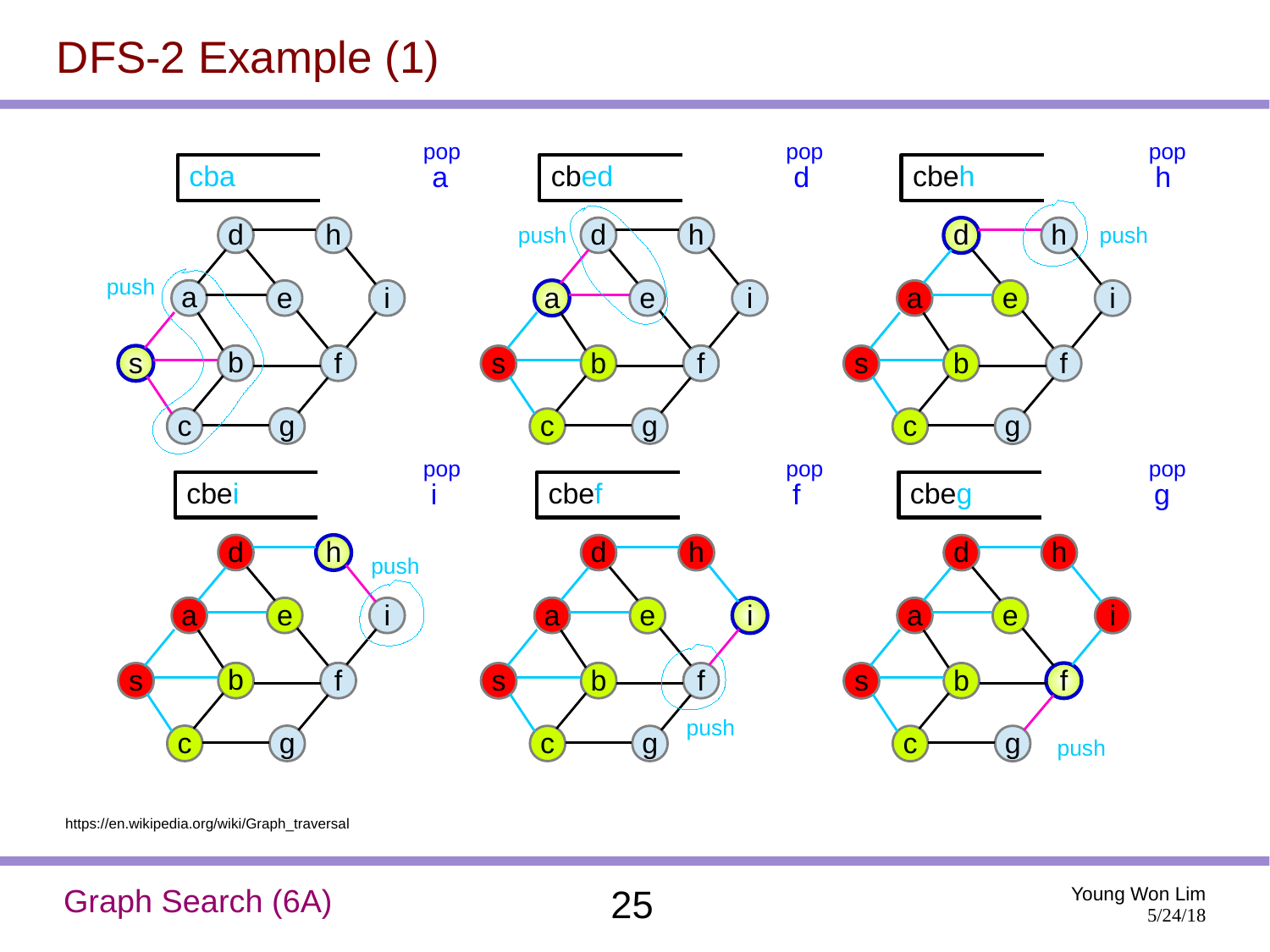### DFS-2 Example (2)



https://en.wikipedia.org/wiki/Graph\_traversal

#### Graph Search (6A) 26 Young Won Lim



5/24/18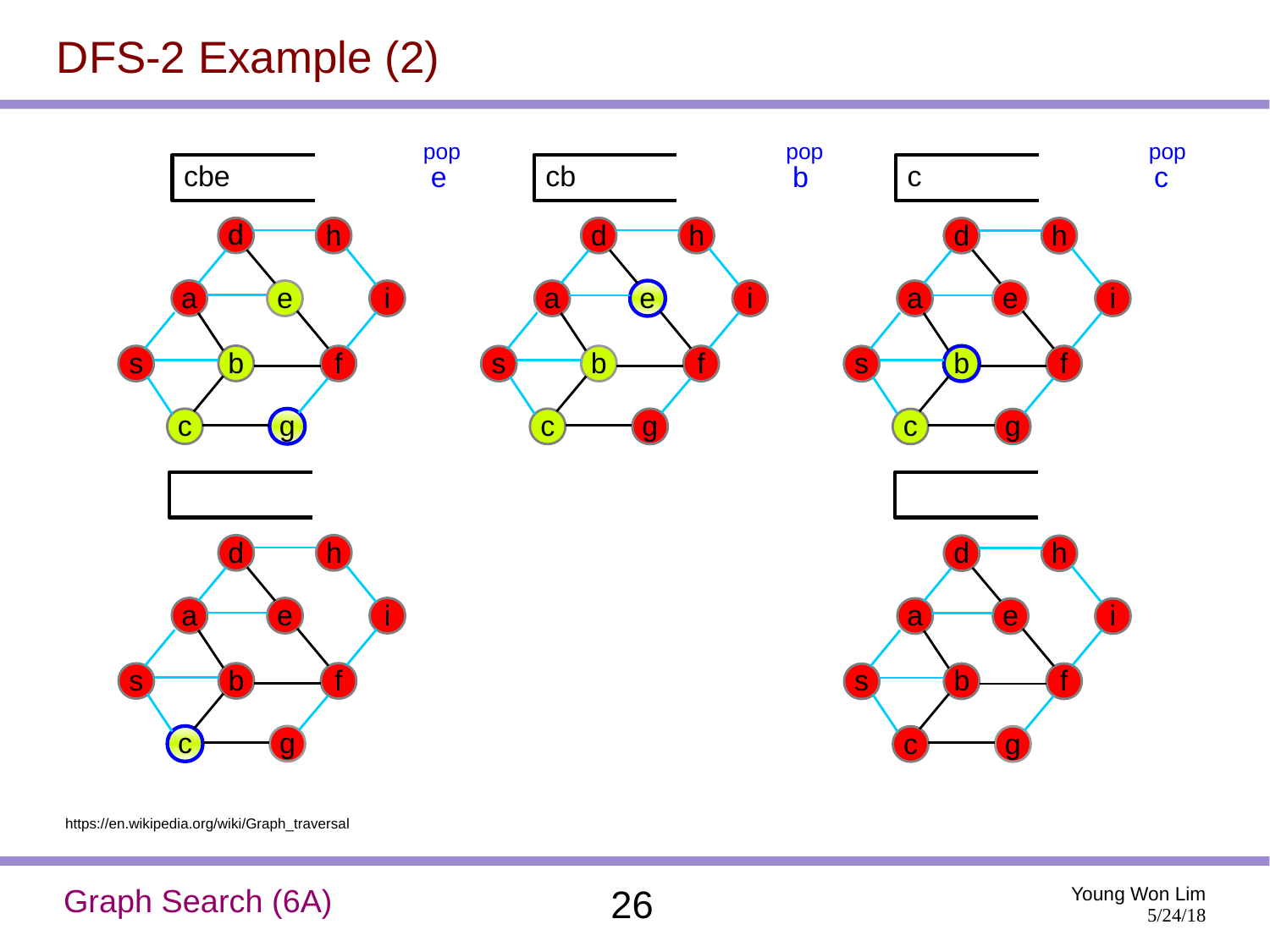#### BFS-2

```
Initialize as follows: 
    unmark all nodes in N;
    mark node s;
    pred(s) = 0; {that is, it has no predecessor}
    enqueue s onto LIST
while LIST ≠ ø do
    dequeue node i from LIST;
    if node j is incident to an admissible arc (i,j) then
         mark node j;
         pred(j) := i;enqueue node j onto LIST;
    else
         delete node i from LIST
```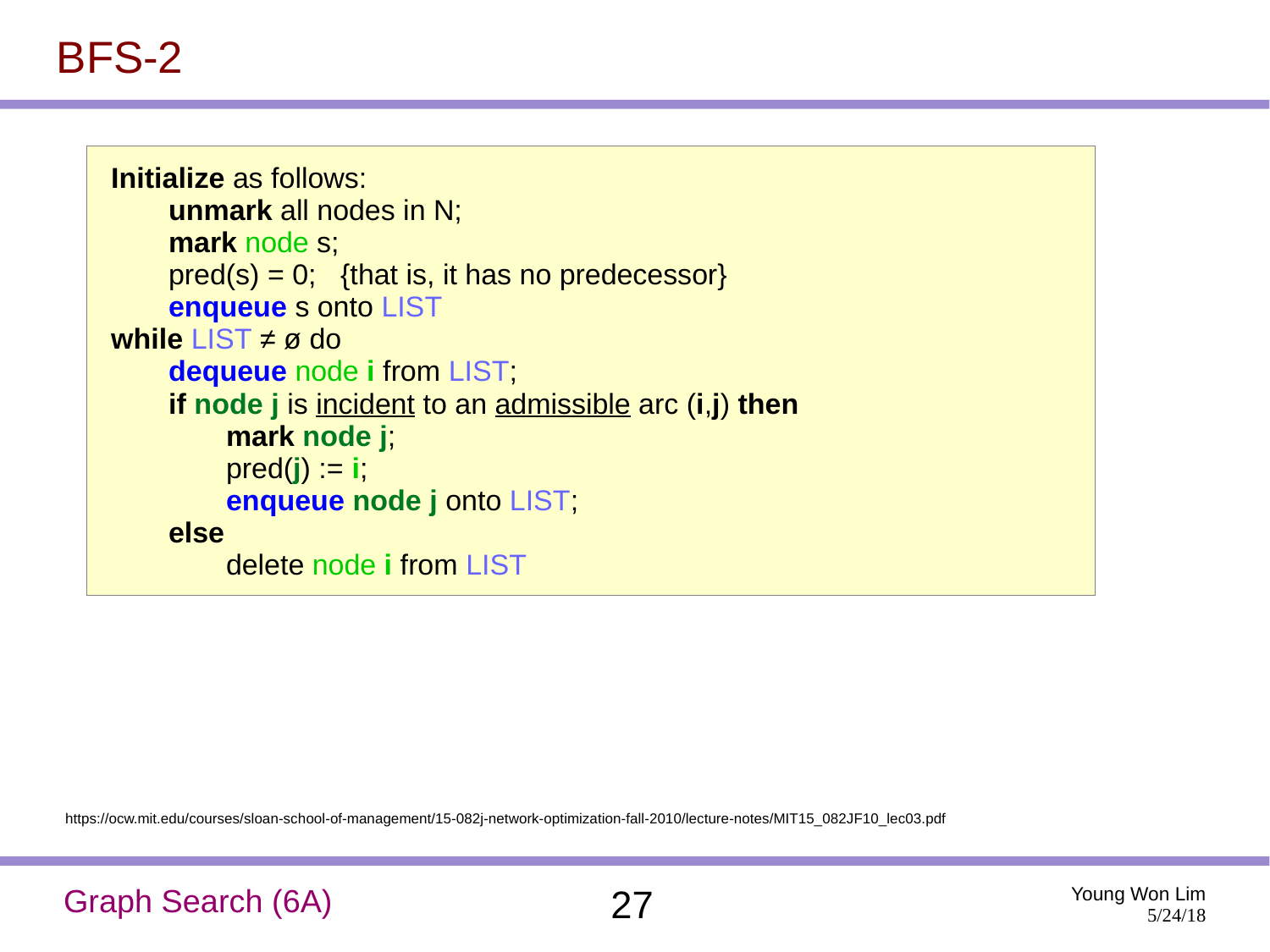### BFS-2 Example (1)



https://en.wikipedia.org/wiki/Graph\_traversal

#### Graph Search (6A) 28 Young Won Lim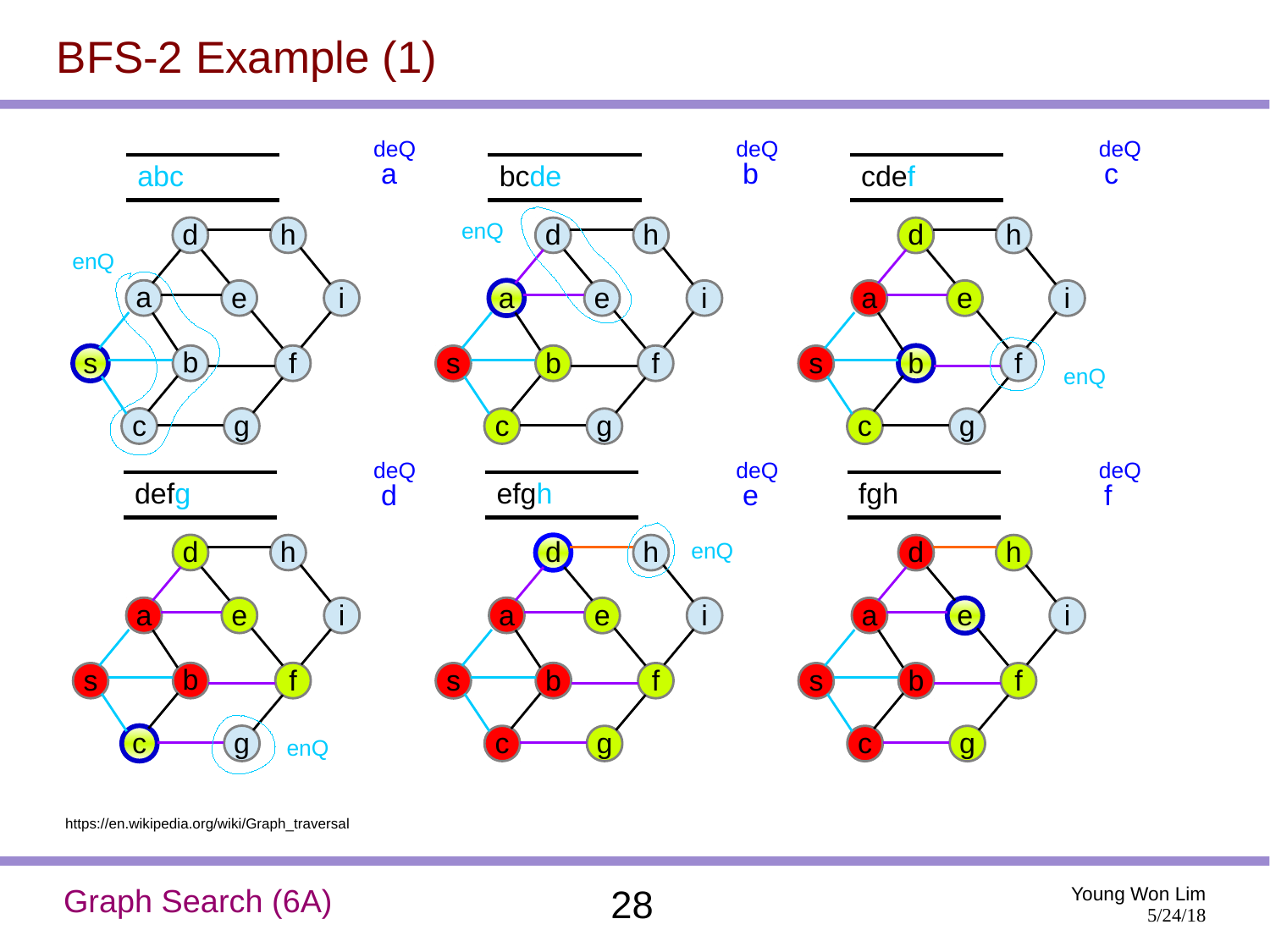### BFS-2 Example (2)



https://en.wikipedia.org/wiki/Graph\_traversal

#### Graph Search (6A) 29 Young Won Lim



5/24/18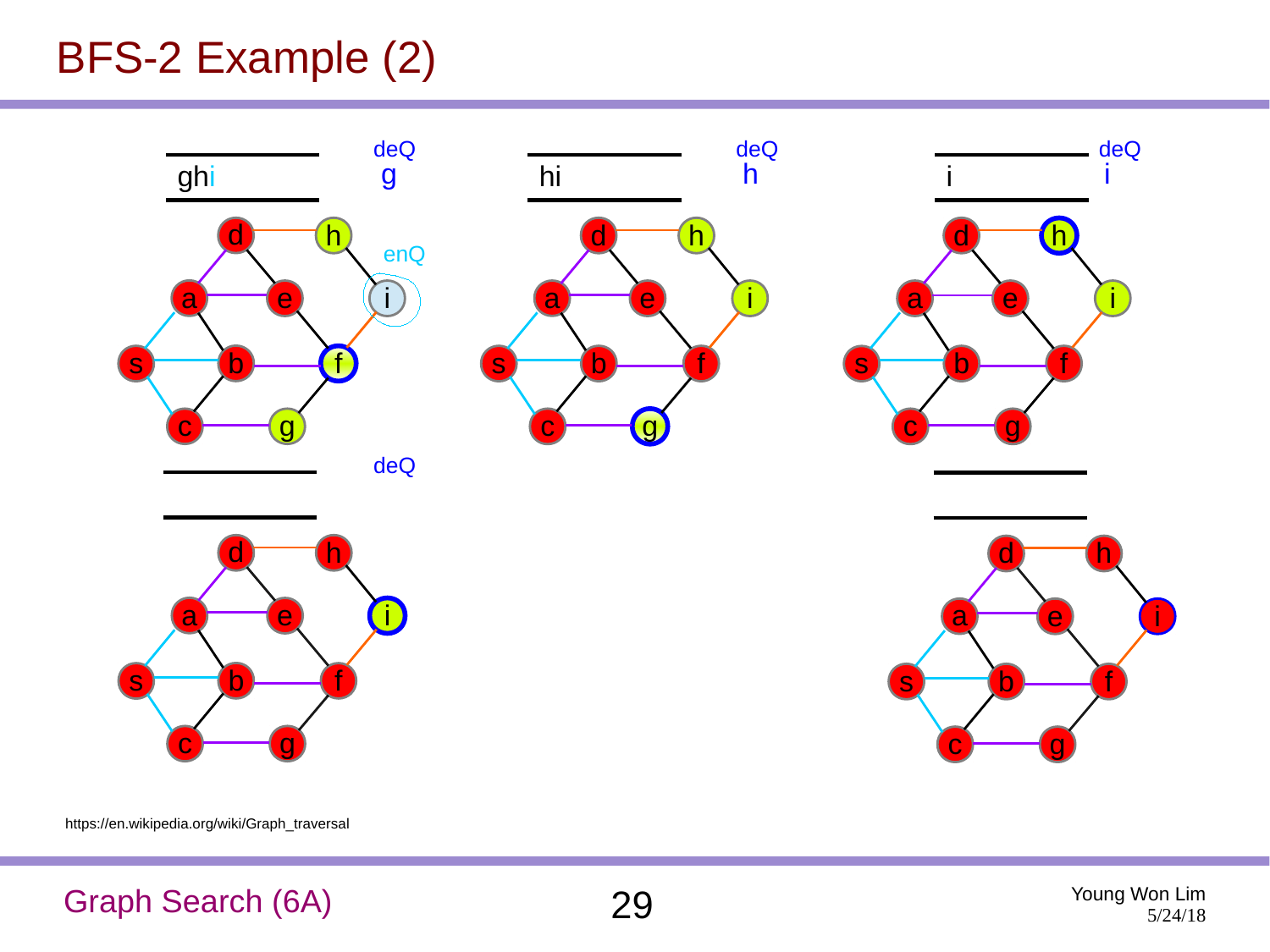#### DFS Pseudocode

1 procedure DFS(G, v):

- 2 label v as explored
- 3 for all edges e in G.incidentEdges(v) do
- 4 if edge e is unexplored then<br>5  $w \leftarrow G$  adjacent Vertex (v,
- $w \leftarrow G$ .adjacentVertex(v, e)
- 6 if vertex w is unexplored then<br>
7 label e as a discovered edc
	- label e as a discovered edge
- 8 recursively call DFS(G, w)<br>9 else
- else
- 10 label e as a back edge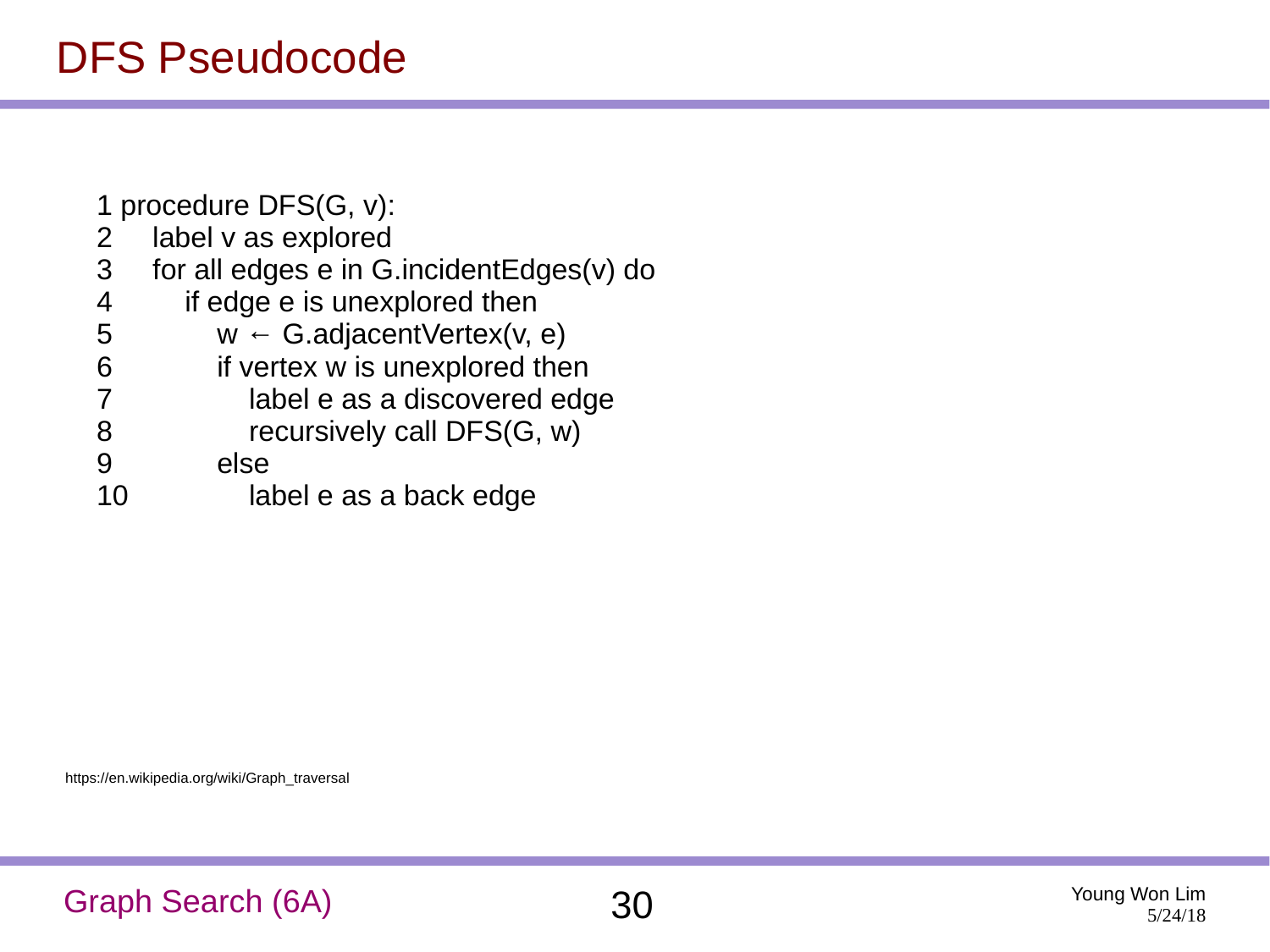### BFS Pseudocode

- 1 procedure BFS(G, v):
- 2 create a queue Q
- 3 enqueue v onto Q
- 4 mark v<br>5 while C
- while Q is not empty:
- 6  $t \leftarrow Q$ . dequeue()<br>7 if t is what we are
- if t is what we are looking for:
- 8 return t
- 9 for all edges e in G.adjacentEdges(t) do
- 12  $o \leftarrow G$ .adjacentVertex(t, e)
- 13 if o is not marked:
- 14 mark o
- 15 enqueue o onto Q
- 16 return null